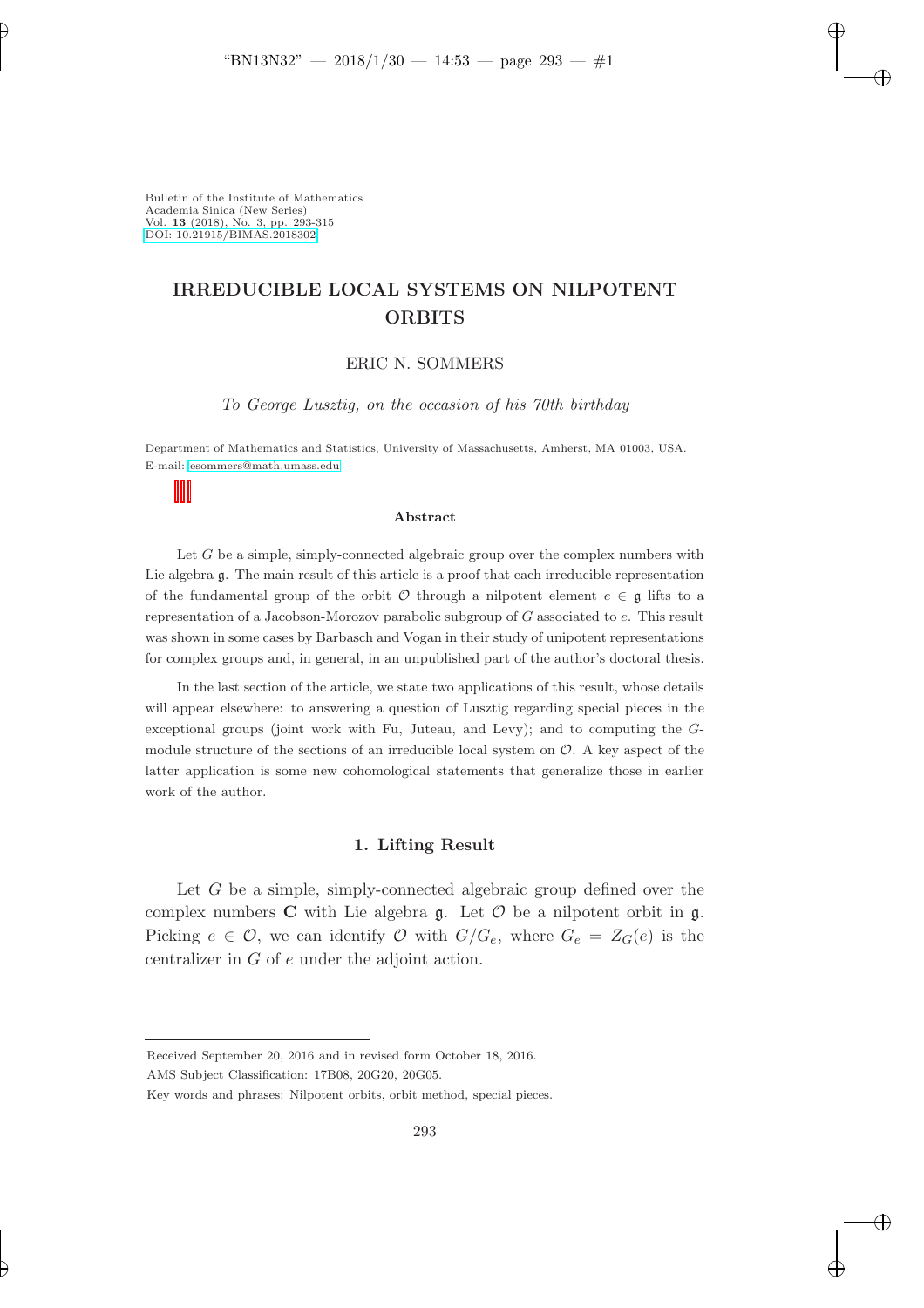#### 1.1. Statement of the result

This paper is concerned with the irreducible representations

$$
\pi: G_e \to GL(V)
$$

such that the identity component  $G_e^{\circ}$  of  $G_e$  is in the kernel of  $\pi$ . In other words,  $\pi$  descends to an irreducible representation of the component group  $A(e) := G_e/G_e^{\circ}$ . Since this group identifies with the fundamental group of  $\mathcal{O}$ at the base point  $e$  (in the analytic topology), we refer to  $\pi$  or its associated bundle  $G \times^{G_e} V$  over  $\mathcal O$  as an irreducible local system on  $\mathcal O$ .

Put e in an  $\mathfrak{sl}_2$ -triple  $\{e, h, f\}$  and write

$$
\mathfrak{g}=\bigoplus_{i\in\mathbb{Z}}\mathfrak{g}_i
$$

where  $\mathfrak{g}_i$  is the *i*-eigenspace of ad(*h*) on  $\mathfrak{g}$ . Let  $\mathfrak{p} = \bigoplus_{i \geq 0} \mathfrak{g}_i$ . Let P be the subgroup of G with Lie algebra  $\mathfrak p$  and let L be the subgroup of P with Lie algebra  $\mathfrak{g}_0$ . It is known that  $G_e \subset P$  (see [\[2](#page-21-0)]). The main result of the paper is

<span id="page-1-0"></span>**Theorem 1.1.** Let  $(\pi, V)$  be an irreducible representation of  $G_e$ , trivial on  $G_e^{\circ}$ . Then there exists a representation  $(\tilde{\pi}, V)$  of P such that  $\tilde{\pi}|_{G_e} = \pi$ .

Since  $\pi$  is irreducible, any lifting  $\tilde{\pi}$  to P must also be irreducible. Therefore the unipotent radical  $U_P$  of P acts trivially on V since the  $U_P$ -invariants are stable under the action of P and must be nonzero. Thus L must act irreducibly on V, and hence if  $\tilde{\pi}$  exists, it can be specified by a highest weight representation  $\lambda$  of L, after choosing a maximal torus T in L with  $h \in \mathfrak{t}$  and a Borel subgroup B with  $T \subset B \subset P$ , where t is the Lie algebra of T.

In the classical groups, our proof is by direct construction using partitions; in the exceptional groups, we use the explicit knowledge of the structure of  $A(e)$  from [\[11\]](#page-22-0). For applications it is also useful to find  $\lambda \in \mathfrak{t}^*$  of minimal length, subject to a fixed W-invariant form on  $t^*$ .

For some orbits, Theorem [1.1](#page-1-0) was proved by Barbasch and Vogan in [\[1,](#page-21-1) §9] as part of their study of unitary representations for complex Lie groups. For the cases they consider there is a unified—and somewhat mysterious explanation for the highest weights that arise.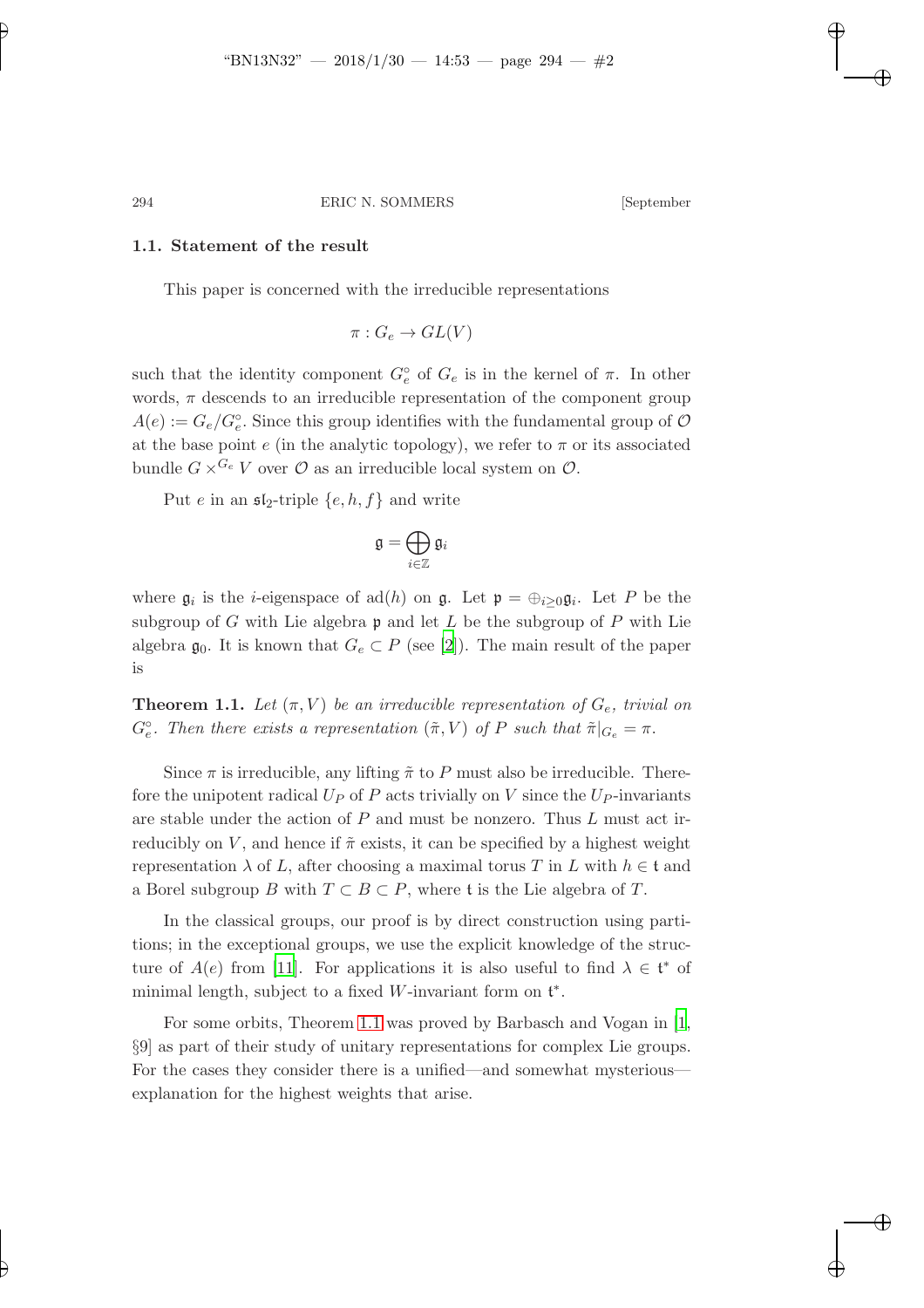Theorem [1.1](#page-1-0) in full generality was proved in my PhD thesis [\[10\]](#page-22-1) under the direction of George Lusztig. It was not published as it became part of a manuscript that dealt with the graded G-module of regular functions on the universal cover of  $\mathcal{O}$ . That manuscript (circa 2005) was distributed on a limited basis. In §4.2 we discuss some of the results from the manuscript. In §4.1 we give another application of the theorem to a question of Lusztig from [\[8\]](#page-22-2) concerning special pieces in the exceptional groups, which is joint work in progress with Fu, Juteau, and Levy.

I thank David Vogan for many helpful discussions about Theorem [1.1](#page-1-0) and its applications to rings of functions on orbit covers. I am deeply grateful to George Lusztig, for suggesting that Theorem [1.1](#page-1-0) should hold in general, for his supervision of my thesis, and for his continued encouragement and friendship over the years.

## 1.2. Algorithm for lifting

We give a method to establish Theorem [1.1,](#page-1-0) which we carry out in the exceptional groups in the next section. Keep the notation from §1.1. Let m denote the span of the  $\mathfrak{sl}_2$ -triple  $\{e, h, f\}$  through e. Then  $G_e = Z_G(\mathfrak{m})U_e$  is a Levi decomposition, where  $U_e$  is the unipotent radical of  $G_e$ . Now let  $V_\lambda$ be a highest weight representation of L, viewed also as a representation of P where U acts trivially. Since  $U_e \subset U$  and  $Z_G(\mathfrak{m}) \subset L$ , we are reduced to studying the restriction of  $V_{\lambda}$  to the reductive group  $Z_G(\mathfrak{m})$ .

The first step in showing Theorem [1.1](#page-1-0) is to see whether  $G_e^{\circ}$  acts trivially on  $V_{\lambda}$ , which, by the above, is equivalent to  $Z_G^{\circ}(\mathfrak{m})$  acting trivially. This condition is equivalent to a maximal torus  $T'$  of  $Z_G(\mathfrak{m})$ , and hence of  $G_e^{\circ}$ , acting trivially on  $V_{\lambda}$ , which is equivalent to each weight of  $V_{\lambda}$  containing  $T'$ in its kernel.

To check this condition, we recall some results of Bala and Carter [\[2](#page-21-0)] and their generalization in [\[11\]](#page-22-0), and we refer to those references for proofs. Let  $W = N_G(T)$  be the Weyl group. Let  $\Phi \subset \mathfrak{t}^*$  be the roots determined by T and let  $\Pi$  be the simple roots determined by B. Let  $-\theta$  be the lowest root of  $\Phi$  given the choice of  $\Pi$ . Set  $\Pi = \Pi \cup \{-\theta\}$ . Let  $\mathcal L$  be the lattice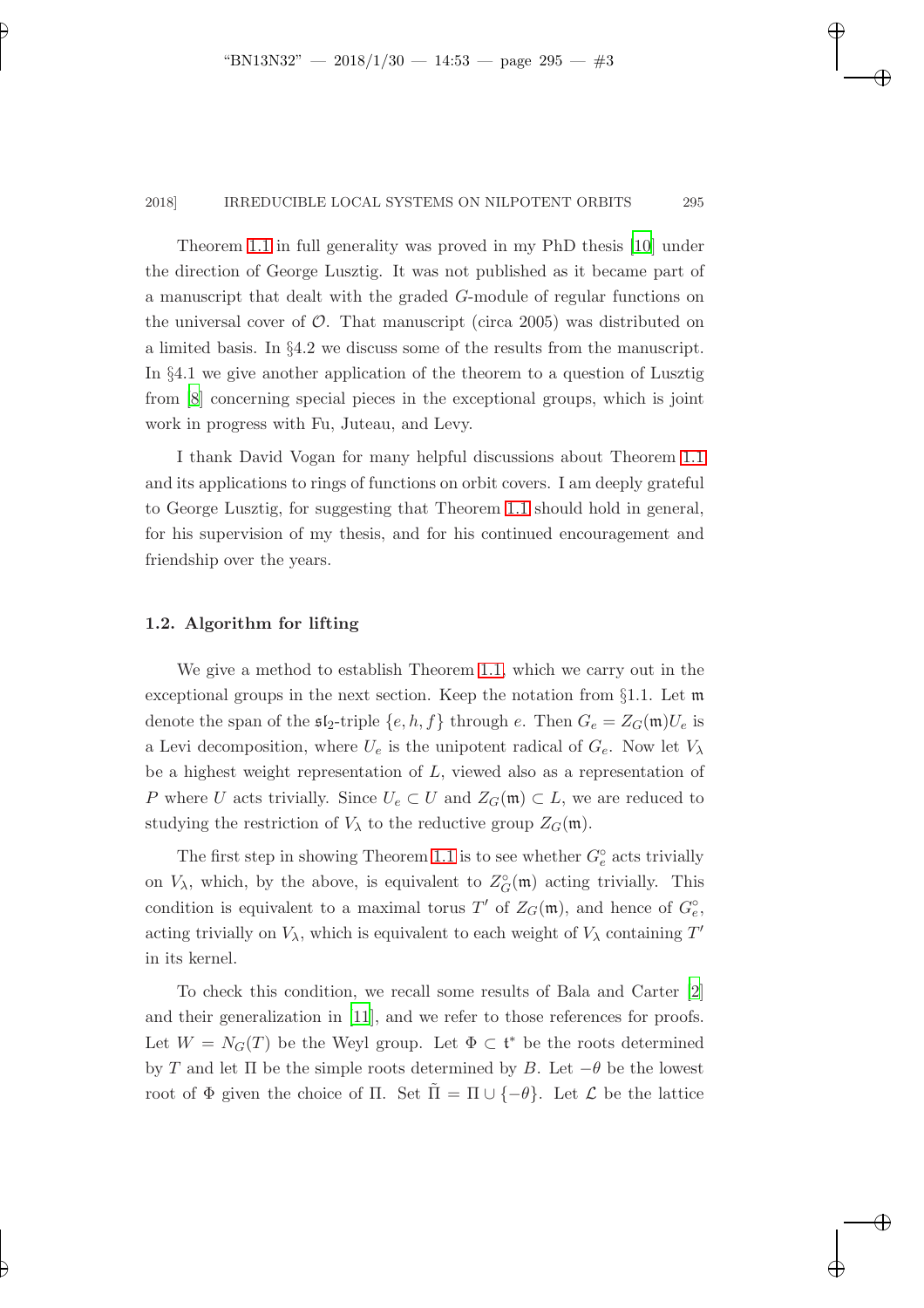of characters  $X^*(T)$  of T. Given  $J \subsetneq \tilde{\Pi}$ , define  $\mathcal{L}_J$  to be the Z-lattice in  $\mathcal{L}$ spanned by the elements of J. Set  $\Phi_J = \mathcal{L}_J \cap \Phi$ . Define the subalgebra

$$
\mathfrak{g}_J=\mathfrak{t}\oplus\bigoplus_{\alpha\in\Phi_J}\mathfrak{g}_\alpha
$$

where  $\mathfrak{g}_{\alpha}$  is the root space for  $\alpha$ . Let  $G_J$  denote the connected group in G with Lie algebra  $\mathfrak{g}_J$ .

By Bala-Carter [\[2\]](#page-21-0), there exists a pair  $(\mathfrak{g}_J, e_1)$  with  $J \subset \Pi$  and  $e_1 \in \mathfrak{g}_J$ distinguished nilpotent. Then the identity component of  $T^{\mathcal{L}_J}$  is a maximal torus of  $G_{e_1}$ . Put  $e_1$  in an  $\mathfrak{sl}_2$ -triple  $\{e_1, h_1, f_1\}$  in  $\mathfrak{g}_J$  with  $h_1 \in \mathfrak{t}$ . Then there exists  $w \in W$  such that  $w(h_1) = h$  and it follows that  $w(e_1) \in \mathfrak{g}_2$ (using w also for any lift to  $N_G(T)$ ) and so  $w(e_1) = x \cdot e$  for some  $x \in L$  since L acts transitively on  $G \cdot e \cap \mathfrak{g}_2$ . Now  $G^{\circ}_e$  acts trivially on  $V_{\lambda}$  if and only if  $G_{x \cdot e}^{\circ} = x(G_{e}^{\circ})x^{-1}$  does. Hence it is enough to check that a maximal torus of  $G_{w(e_1)}^{\circ}$  acts trivially on  $V_{\lambda}$ . Such a maximal torus is given by the identity component of  $w(T^{\mathcal{L}_J})$ . Now a weight  $\mu$  is trivial on the identity component of  $w(T^{\mathcal{L}_J})$  if and only if  $n \cdot w^{-1}(\mu)$  is trivial on  $T^{\mathcal{L}_J}$  for some positive integer *n*, which is equivalent to  $n \cdot w^{-1}(\mu) \in \mathcal{L}_J$ . Therefore,

<span id="page-3-0"></span>**Proposition 1.2.** Let  $\{e, h, f\}$  be an  $\mathfrak{sl}_2$ -triple used to define P and L with  $h \in \mathfrak{t}$ . Let  $w \in W$  be such that  $w^{-1}(h)$  is the semisimple part of an  $\mathfrak{sl}_2$ triple  $\{e_1, w^{-1}(h), f_1\}$  with  $e_1$  distinguished in  $\mathfrak{g}_J$  for  $J \subset \Pi$ . Then  $G_e^{\circ}$  acts trivially on  $V_{\lambda}$  if and only if each weight of  $V_{\lambda}$  lies in the rational closure of  $w\mathcal{L}_J$  in  $X^*(T)$ .

**Example 1.3.** Consider the nilpotent orbit of type  $D_4(a_1)$  in  $E_6$ . Let  $J =$  $\{\alpha_2, \alpha_3, \alpha_4, \alpha_5\}$ , using Bourbaki's notation for labeling simple roots, so that  $\mathfrak{g}_J$  has semisimple part of type  $D_4$ . Consider the semisimple element  $h_1 \in$  $\mathfrak{g}_J \cap \mathfrak{t}$  given by  $4\alpha_3^{\vee} + 6\alpha_4^{\vee} + 4\alpha_5^{\vee} + 4\alpha_2^{\vee}$  in the basis of simple coroots of  $E_6$ . Then  $h_1$  completes to an  $\mathfrak{sl}_2$ -triple in  $\mathfrak{g}_J$  whose nilpotent elements belong to  $D_4(a_1)$ . Applying  $w = s_4s_3s_5s_2s_4s_3s_5s_1s_6$  where  $s_i := s_{\alpha_i}$  to  $h_1$  yields a dominant element h with values  $\{\alpha_i(h)\}\$  that give the weighted Dynkin diagram  $\binom{0}{0}$   $\binom{0}{0}$  of  $D_4(a_1)$ . Hence the Levi subgroup L has semisimple type  $A_2 + A_2 + A_1$  corresponding to all simple roots of  $E_6$  except for  $\alpha_4$ .

The highest weight representation  $V_{\varpi_2}$  of L is two-dimensional with weights  $\mu_1 = \omega_2, \mu_2 = \omega_2 - \alpha_2$ . In a basis of simple roots  $\omega_2$  equals <sup>12321</sup>. Applying  $w^{-1}$  to  $\mu_1$  and  $\mu_2$  yields, respectively, <sup>0 1</sup> <sup>2</sup><sup>1</sup><sup>0</sup> and <sup>0 1</sup><sup>1</sup><sup>1</sup><sup>1</sup><sup>0</sup>, which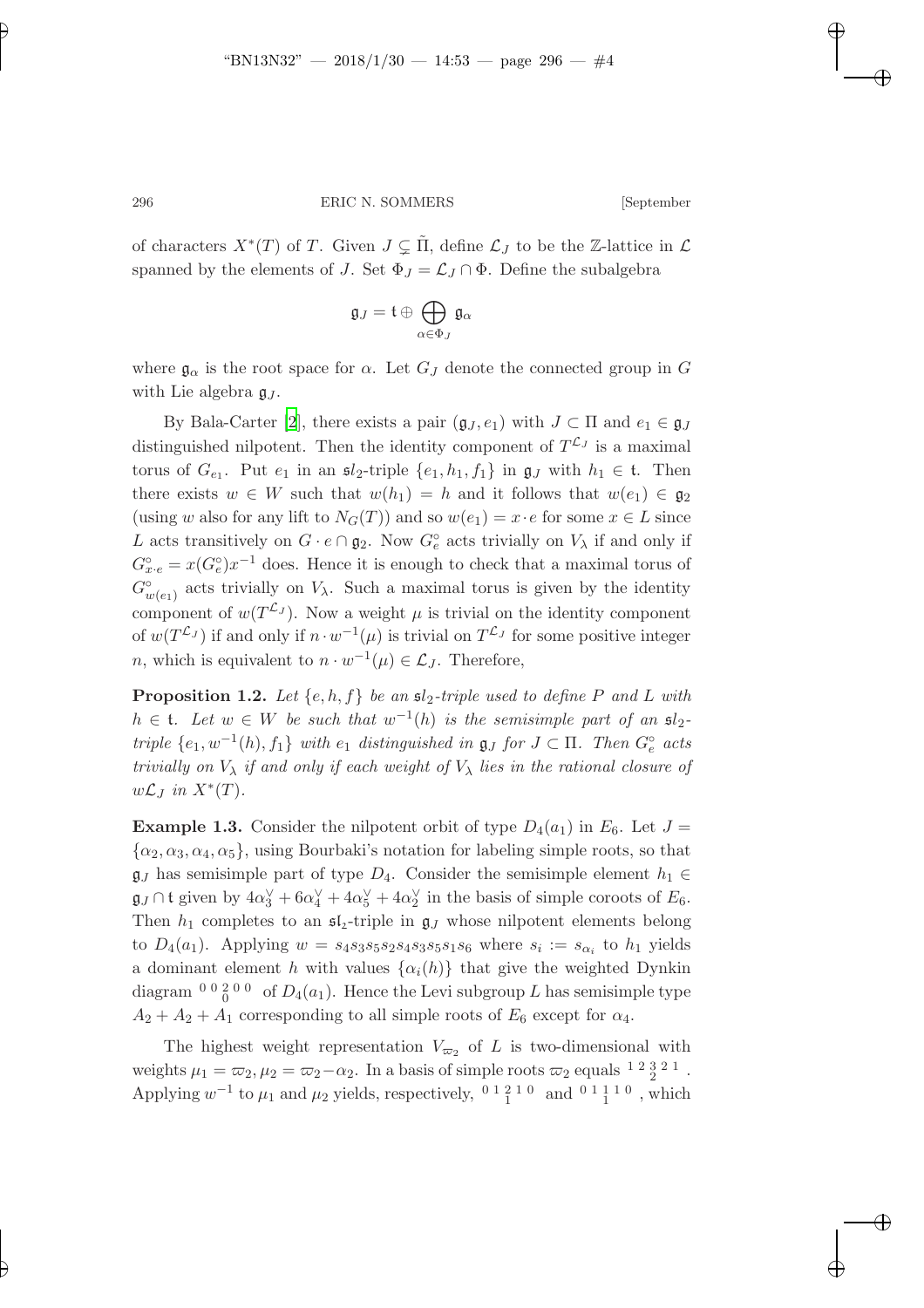both lie in  $\mathcal{L}_J$ , the weights spanned by the roots of J. Hence  $G_e^{\circ}$  acts trivially on  $V_{\varpi_2}$ .

Remark 1.4. All the representations in the proof of Theorem [1.1](#page-1-0) turn out to be minuscule for L and so the weights of  $V_{\lambda}$  are a single orbit under the action of the Weyl group  $W_L$  of L. Consequently only the highest weight  $\lambda$ in Proposition [1.2](#page-3-0) ends up needing to be checked.

For the rest of the section, assume G is of adjoint type, so that  $\mathcal L$  is generated by  $\Phi$ . We review some results from [\[11\]](#page-22-0). Define  $c_{\alpha}$  by the equation  $\theta = \sum_{\alpha \in \Pi} c_{\alpha} \alpha$  and set  $c_{-\theta} = 1$ . Let

$$
d_J = \gcd(c_\alpha)_{\alpha \in \tilde{\Pi} - J}.
$$

Since G is adjoint, the torsion subgroup of  $\mathcal{L}/\mathcal{L}_J$  is cyclic of order  $d_J$  and is generated by the image of the element

$$
\tau_J = \frac{1}{d_J} \Big( \sum_{\alpha \in \tilde{\Pi} - J} c_\alpha \alpha \Big).
$$

The center  $Z(G_J)$  of  $G_J$  equals  $T^{\mathcal{L}_J}$  and so the character group of  $Z(G_J)$  is isomorphic to  $\mathcal{L}/\mathcal{L}_J$ .

Let C be a conjugacy class in  $A(e)$ . Then there exists a pair  $(g_J, e_1)$ with  $J \subsetneq \Pi$  and  $e_1 \in \mathfrak{g}_J$  a nilpotent element with the following properties: e<sub>1</sub> is distinguished in  $\mathfrak{g}_J$ ;  $e = g \cdot e_1$  for some  $g \in G$ ; and any  $y \in Z(G_J)$ whose image generates  $Z(G_J)/Z^{\circ}(G_J)$  has the property that the image of  $gyg^{-1}$  in  $A(e)$  lies in C. The trivial conjugacy class C corresponds to the case where  $J \subset \Pi$ .

Now given that  $V_{\lambda}$  is trivial on  $G_e^{\circ}$  and thus descends to a representation of  $A(e)$ , we can describe how to compute the character of  $V_{\lambda}$  as a representation of  $A(e)$  on a conjugacy class  $C \subset A(e)$ . First, let  $(\mathfrak{g}_J, e_1)$  be a pair as above corresponding to C. As before, put  $e_1$  in an  $\mathfrak{sl}_2$ -triple  $\{e_1, h_1, f_1\}$ in  $\mathfrak{g}_J$  with  $h_1 \in \mathfrak{t}$  and let  $w \in W$  be such that  $w(h_1) = h$ . Then as before  $w(e_1) = x \cdot e$  for some  $x \in L$ . Next, choose  $s \in T^{\mathcal{L}_J}$  so that  $\tau_J(s) = \xi$ , a primitive  $d_J$ -th root of unity. Then  $s \in Z(G_J)$  and its image generates the component group of  $Z(G_J)$ . Hence, the image of  $gsg^{-1}$  in  $A(e)$  lies in C, where  $g := x^{-1}w$ .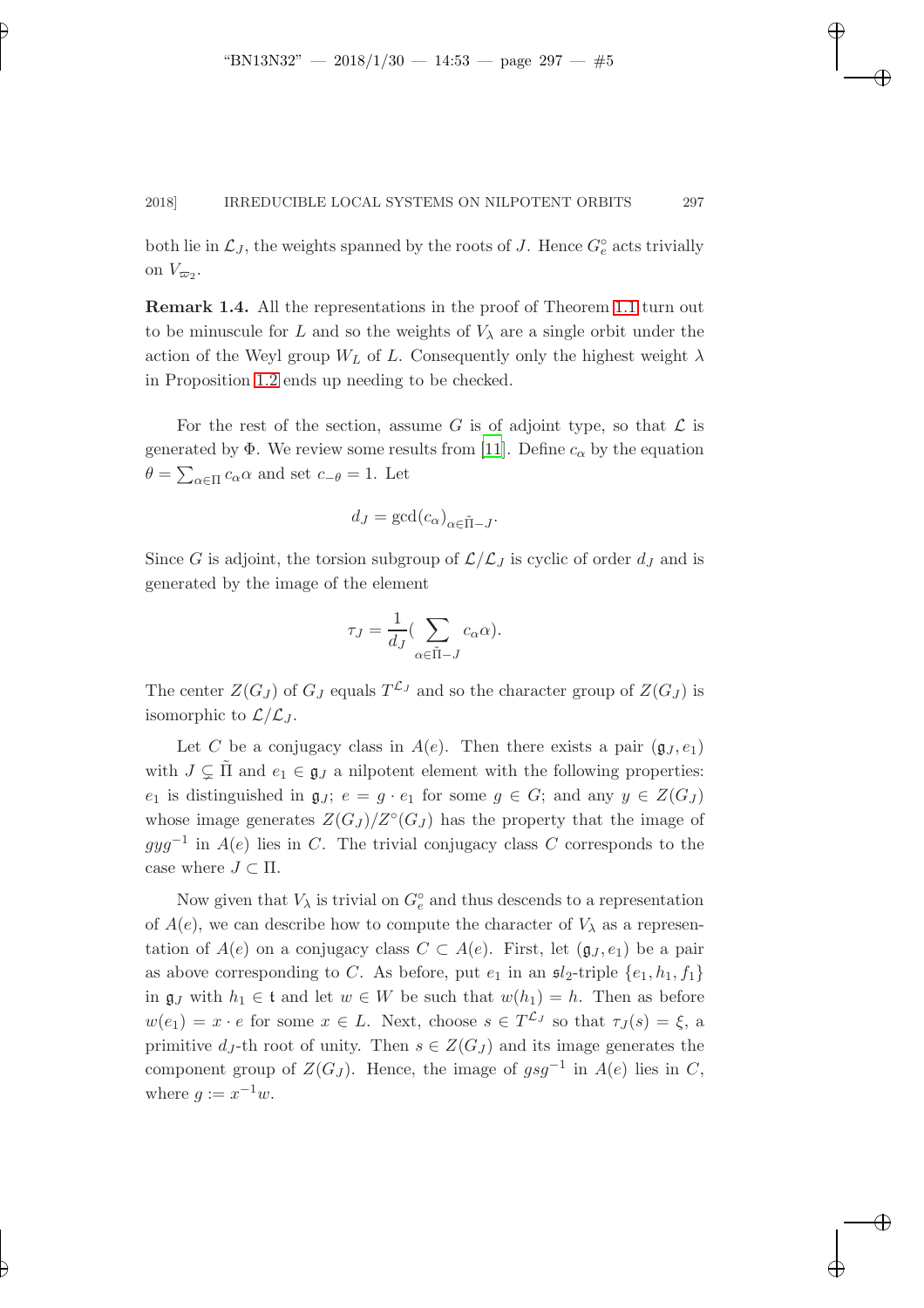Consequently the trace of an element of C on  $V_{\lambda}$  can be computed using the element  $gsg^{-1}$  and this trace equals the trace of  $wsw^{-1} \in T$  since  $x \in L$ . Let  $\mu_1, \mu_2, \ldots$  be the not necessarily distinct weights of  $V_\lambda$ . Then the desired trace is given by  $\sum \mu_i(wsw^{-1})$ , and this can be computed as follows. Since  $\mu_i$  is trivial on any torus in  $G_{w(e_1)}$  and since  $T^{\mathcal{L}_J} \subset G_{e_1}$ , it follows that  $w^{-1}(\mu_i)$  is trivial on the identity component of  $T^{\mathcal{L}_J}$ . Hence the image of  $w^{-1}(\mu_i)$  in  $\mathcal{L}/\mathcal{L}_J$  is torsion and so must be an integral multiple  $a_i$  of  $\tau_J$ , and so  $\mu_i(wsw^{-1}) = (w^{-1}\mu_i)(s) = \xi^{a_i}$ . Therefore,

**Proposition 1.5.** Let  $\{e, h, f\}$  be as before. Let  $w \in W$  be such that  $w^{-1}(h)$ is the semisimple part of an  $sl_2$ -triple  $\{e_1, w^{-1}(h), f_1\}$  with  $e_1$  distinguished in  $\mathfrak{g}_J$  for  $J \subsetneq \tilde{\Pi}$ . Let  $\{\mu_i\}$  be the weights of T on a representation  $V_{\lambda}$  of L where  $G_e^{\circ}$  acts trivially. Then for each i there exists  $a_i \in \mathbb{Z}$  with  $w^{-1}(\mu_i) =$  $a_i \tau_J$  modulo  $\mathcal{L}_J$  and the trace on  $V_{\lambda}$  of any element in the conjugacy class of C parametrized by  $(\mathfrak{g}_J, e_1)$  equals  $\sum_i \xi^{a_i}$ .

**Example 1.6.** We compute the character of  $V_{\varpi_2}$  from the previous example on the conjugacy class parametrized by  $3A_2$  (the notation refers to the regular nilpotent element in the subalgebra of type  $3A_2$ ). Here  $\tau_J = \alpha_4$ . A semisimple element  $h_1$  of an  $\mathfrak{sl}_2$ -triple for  $e_1$  of type  $3A_2$  has weighted diagram in  $E_6$  equal to  $\frac{22-622}{}$ . Then  $w = s_4s_3s_5s_2s_1s_4s_6s_3s_5s_2s_1s_4s_6s_3s_5s_2s_4$ sends  $h_1$  to h. Then  $w^{-1}\mu_1 \equiv -\tau_J$  and  $w^{-1}\mu_2 \equiv \tau_J$ , modulo  $\mathcal{L}_J$ , and therefore the character value is  $\xi^{-1} + \xi = -1$ , where in this case  $\xi$  is a primitive third root of unity. In a similar fashion, the character on the conjugacy class parametrized by  $A_3 + 2A_1$  is computed to be 0 and so  $V_{\varpi_2}$  is the irreducible representation of  $A(e) \simeq S_3$  of dimension two. In fact, the representations for this orbit fall under the framework in [\[1](#page-21-1), §9].

## 2. Liftings in the Exceptional Groups

2.1. We carried out the preceding algorithm for the exceptional groups to prove Theorem [1.1.](#page-1-0) Let  $A^{\text{simp}}(e)$  denote the component group relative to a simply-connected G and let  $A^{adj}(e)$  denote the component group relative to the adjoint group  $G/Z(G)$ . The information for the irreducible representations of  $A^{adj}(e)$  are recorded in §2.2.

The algorithm begins by first running through the nonzero nodes of the weighted Dynkin diagram of e to see if the corresponding one-dimensional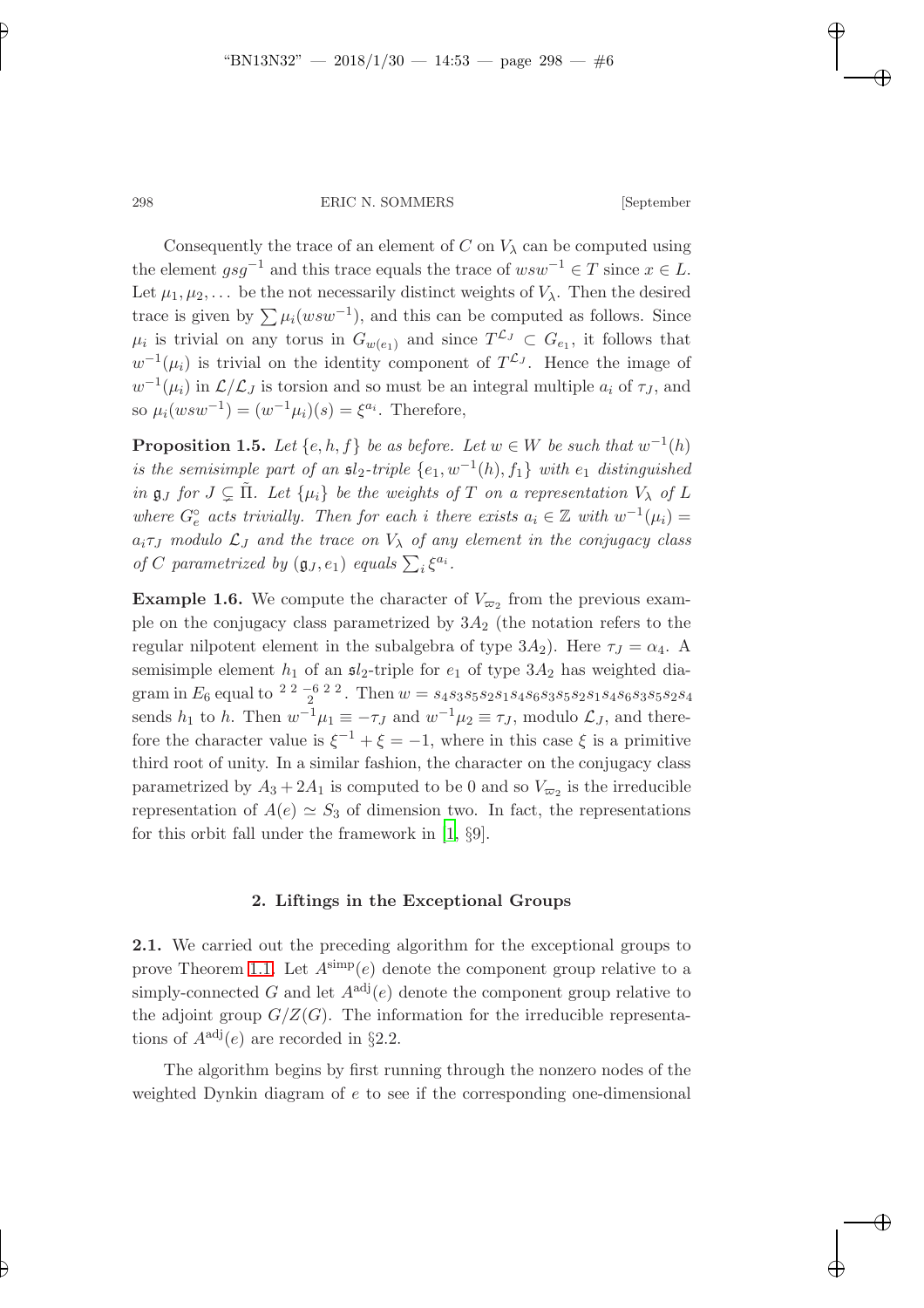representation  $V_{\varpi}$  of P descends to  $A^{\text{simp}}(e)$ . Remarkably this always happens in types  $G_2, F_4, E_7, E_8$  (and later we will see it does in types  $B, C, D$ ), even when  $A^{\text{simp}}(e)$  is trivial and even when  $\varpi$  is not in the root lattice. Another way to say this is that  $Z_{\mathfrak{a}}(\mathfrak{m})$ , which we know belongs to l, actually belongs to [I, I]. In many cases, this is true because  $Z_{\mathfrak{g}}(\mathfrak{m})$  is semisimple, but in the remaining cases it seems surprising. This fact is related to the observation by several researchers that in the above cases the number of irreducible components of codimension one of the complement of  $P \cdot e$  in  $\mathfrak{g}_2$ is the number of nonzero nodes of the weighted Dynkin diagram. In type  $E_6$  the same fact holds whenever  $A^{\text{simp}}(e)$  is non-trivial even when  $\varpi$  is not in the root lattice. Consequently, we omit the trivial representation from our tables since we get a trivial representation of  $A^{\text{simp}}(e)$  for each node of the weighted Dynkin diagram with nonzero value that does not yield a non-trivial representation of  $A^{\text{simp}}(e)$ .

We also checked in  $E_6$  (respectively,  $E_7$ ) that if  $\varpi$  is a fundamental weight not in the root lattice and  $\varpi$  corresponds to a node with non-zero value in the weighted Dynkin diagram, then  $V_{3\overline{\omega}}$  (respectively,  $V_{2\overline{\omega}}$ ) descends to a trivial representation of  $A^{adj}(e)$ . This implies that the kernel of the representation  $V_{\varpi}$ , viewed as a representation of  $A^{\text{simp}}(e)$ , is a normal subgroup of  $A^{\text{simp}}(e)$  isomorphic to  $A^{\text{adj}}(e)$ . Hence  $A^{\text{simp}}(e)$  must be a split central extension of  $A^{adj}(e)$ . Furthermore, we observe that whenever  $|A^{\text{simp}}(e)| > |A^{\text{adj}}(e)|$ , there is always one such node in the weighted Dynkin diagram. This implies that  $A^{\text{simp}}(e)$  is always a split central extension of  $A^{adj}(e)$  in  $E_6$  and  $E_7$ , which gives a new proof of the splitting in these cases (we note that there is no splitting in general in types  $B$  and  $D$ , see §3.2). It follows that by tensoring the one-dimensional representations coming from these fundamental weights (which are trivial on  $A^{adj}(e)$ ) with the representations that we found for  $A^{adj}(e)$  (which are trivial on the image of the center of G), all the irreducible representations for  $A^{\text{simp}}(e)$  in  $E_6$  and  $E_7$ are obtained. This completes the proof of Theorem [1.1](#page-1-0) in the exceptional groups.

## 2.2. Tables

In the following tables we list weights that yield nontrivial irreducible representations of  $A^{adj}(e)$  in the exceptional groups. From the discussion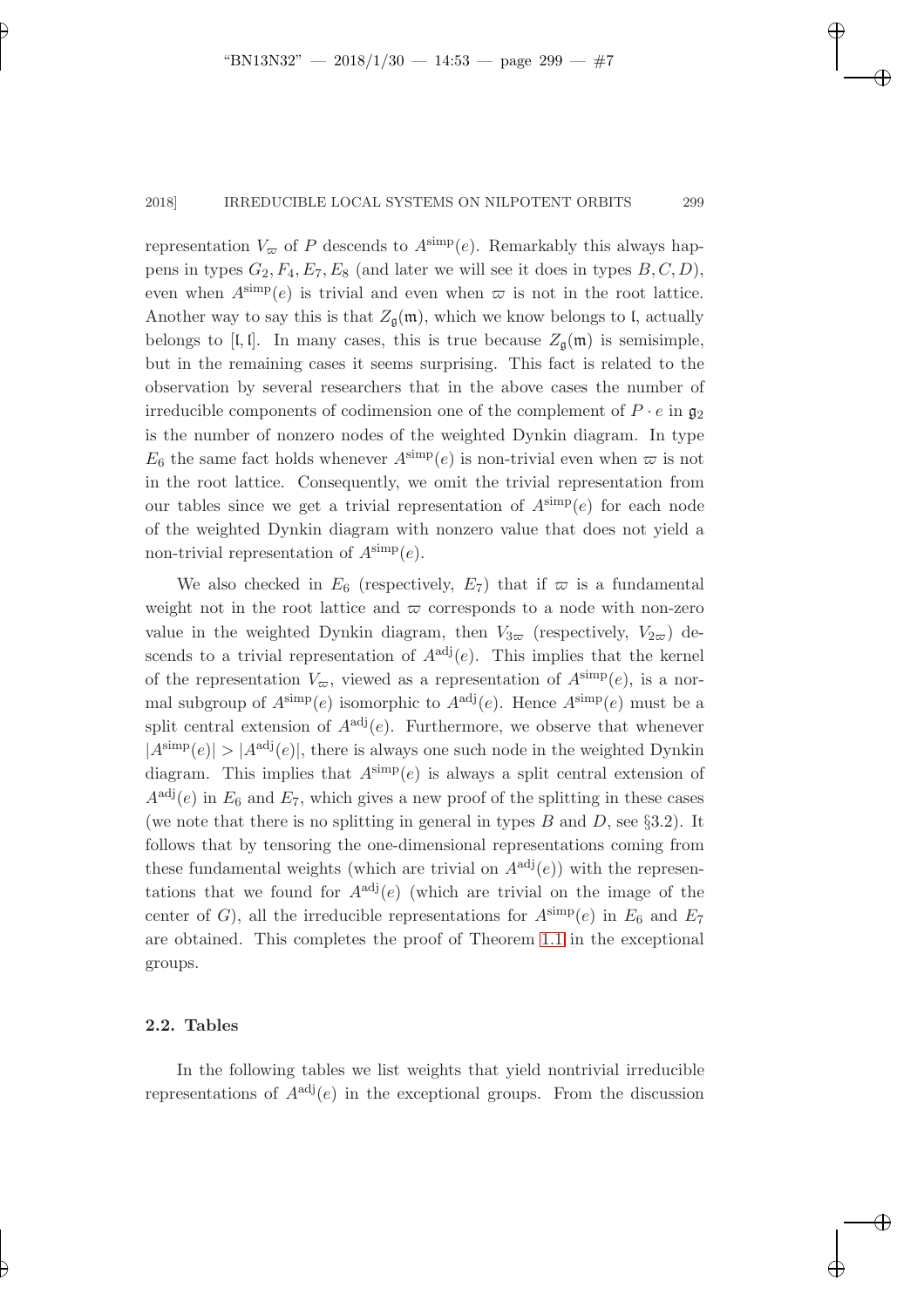in the previous section, this allows us to find all weights of  $L$  that give rise to irreducible representations of  $A^{\text{simp}}(e)$ . From there, it is easy enough to construct lifts of minimal length. The numbering of simple roots is given in types E by  $13\frac{4}{2}...n$  as in Bourbaki (but different from that in [\[10](#page-22-1)]). We first list the cases where  $A^{adj}(e) \simeq S_2$ .

| $F_4$                    |                |                       |  |  |  |  |  |
|--------------------------|----------------|-----------------------|--|--|--|--|--|
|                          | Bala-Carter    | Sign rep              |  |  |  |  |  |
| $0 \t0 \t0 \t1$          | $\tilde{A}_1$  | $\overline{\omega}_4$ |  |  |  |  |  |
| $2\quad 0\quad 0\quad 0$ | $A_2$          | $\varpi_1$            |  |  |  |  |  |
| $2\ 0\ 0\ 1$             | B <sub>2</sub> | $\varpi_4$            |  |  |  |  |  |
| $1 \t0 \t1 \t0$          | $C_3(a_1)$     | $\varpi_3$            |  |  |  |  |  |
| $0 \t2 \t0 \t2$          | $F_4(a_2)$     | $\varpi_2$            |  |  |  |  |  |
| $2\ 2\ 0\ 2$             | $F_4(a_1)$     | $\varpi_4$            |  |  |  |  |  |

| $E_6$           |                        |            |  |  |  |  |
|-----------------|------------------------|------------|--|--|--|--|
|                 | Bala-Carter   Sign rep |            |  |  |  |  |
| $0\ 0\ 0\ 0\ 0$ | A <sub>2</sub>         | $\varpi_2$ |  |  |  |  |
| 2 0 2 0 2       | $E_6(a_3)$             | $\varpi_4$ |  |  |  |  |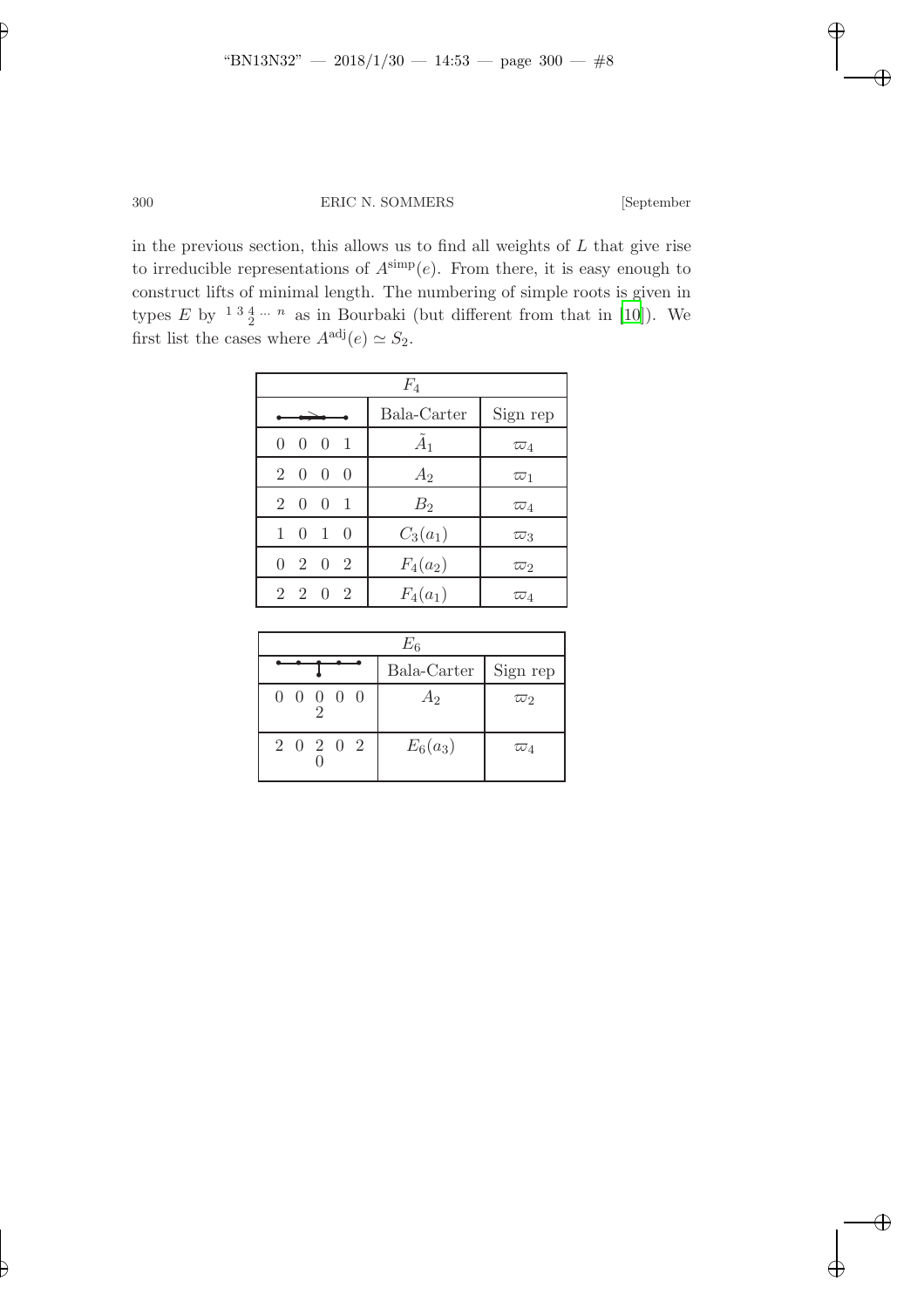| $E_7$                                                                                     |                  |                               |  |  |  |  |  |
|-------------------------------------------------------------------------------------------|------------------|-------------------------------|--|--|--|--|--|
|                                                                                           | Bala-Carter      | Sign rep                      |  |  |  |  |  |
| $0\quad 0\quad 0$<br>$2\quad0$<br>$\boldsymbol{0}$<br>$\Omega$                            | $A_2$            | $\varpi_1$                    |  |  |  |  |  |
| $0\quad1\quad0$<br>1 0<br>$\overline{0}$<br>0                                             | $A_2 + A_1$      | $\varpi_1, \varpi_6$          |  |  |  |  |  |
| $\overline{0}$<br>0 <sub>1</sub><br>$\overline{0}$<br>$\overline{0}$<br>$\mathbf{1}$<br>1 | $D_4(a_1) + A_1$ | $\varpi_3, \varpi_2 \varpi_7$ |  |  |  |  |  |
| $0 \t0 \t1 \t0$<br>$1\quad0$<br>0                                                         | $A_3 + A_2$      | $\varpi_4, \varpi_6$          |  |  |  |  |  |
| $2\ 0\ 0\ 0\ 2\ 0$<br>0                                                                   | $A_4$            | $\varpi_1$                    |  |  |  |  |  |
| 1<br>$\overline{0}$<br>$1\quad0$<br>$\overline{0}$<br>$\mathbf{1}$<br>0                   | $A_4 + A_1$      | $\varpi_1, \varpi_4$          |  |  |  |  |  |
| $2\quad0$<br>$\overline{0}$<br>$\mathbf{1}$<br>$\mathbf{1}$<br>$\overline{0}$<br>0        | $D_5(a_1)$       | $\varpi_4, \varpi_6$          |  |  |  |  |  |
| $0 \t0 \t2 \t0$<br>$0\quad 2$<br>0                                                        | $E_6(a_3)$       | $\overline{\omega}_3$         |  |  |  |  |  |
| $2\ 0\ 2\ 0\ 0\ 2$                                                                        | $E_7(a_4)$       | $\varpi_4$                    |  |  |  |  |  |
| $2\ 0\ 2\ 0\ 2\ 0$                                                                        | $E_6(a_1)$       | $\varpi_1$                    |  |  |  |  |  |
| $2\ 0\ 2\ 0\ 2\ 2$                                                                        | $E_7(a_3)$       | $\varpi_4$                    |  |  |  |  |  |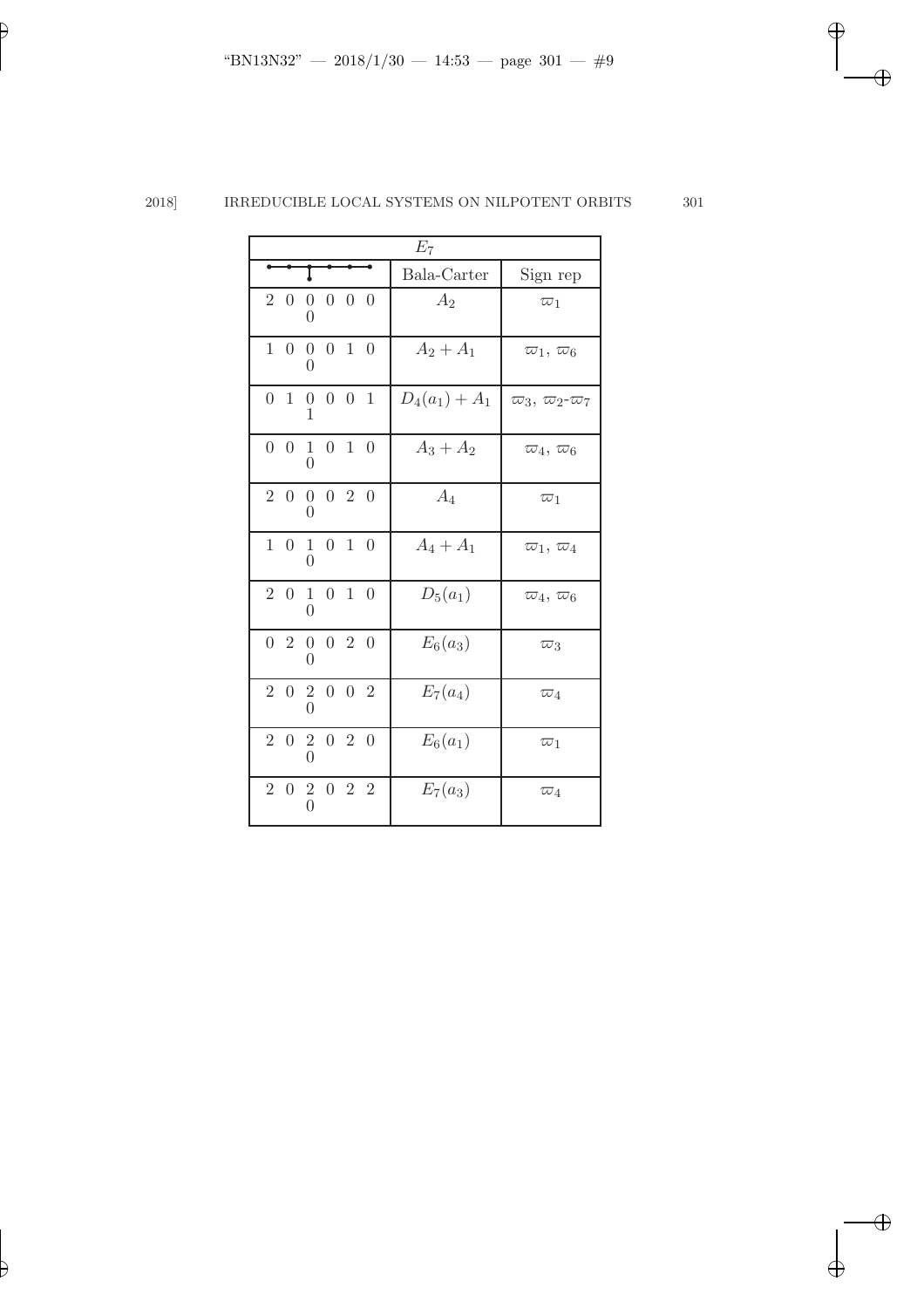|                | $E_8$            |                                    |                |                  |                  |                  |                  |                                            |  |
|----------------|------------------|------------------------------------|----------------|------------------|------------------|------------------|------------------|--------------------------------------------|--|
| I              |                  |                                    |                |                  |                  |                  | Bala-Carter      | Sign rep                                   |  |
| $\overline{0}$ | $\overline{0}$   | $\overline{0}$<br>0                | $\overline{0}$ | $\overline{0}$   | $\overline{0}$   | $\overline{2}$   | $A_2$            | $\overline{\omega}_8$                      |  |
| $\mathbf{1}$   | $\overline{0}$   | $\overline{0}$<br>0                | $\overline{0}$ | $\overline{0}$   | $\overline{0}$   | $\mathbf{1}$     | $A_2 + A_1$      | $\overline{\omega}_1, \overline{\omega}_8$ |  |
| $\overline{2}$ | $\boldsymbol{0}$ | $\overline{0}$<br>0                | $\overline{0}$ |                  | $0\quad 0$       | $\theta$         | $2A_2$           | $\varpi_1$                                 |  |
| $\overline{1}$ | $\overline{0}$   | $\overline{0}$<br>$\overline{0}$   | $\overline{0}$ |                  | $1\quad0$        | $\overline{0}$   | $A_3 + A_2$      | $\varpi_1,\,\varpi_6$                      |  |
| $\overline{2}$ | $\boldsymbol{0}$ | $\boldsymbol{0}$<br>$\Omega$       | $\overline{0}$ |                  | $0 \t 0 \t 2$    |                  | $A_4$            | $\varpi_8$                                 |  |
| $\overline{0}$ | $\overline{0}$   | $\overline{0}$<br>$\overline{2}$   | $\overline{0}$ | $\overline{0}$   | $\boldsymbol{0}$ | $\overline{0}$   | $D_4(a_1) + A_2$ | $\overline{\omega}_2$                      |  |
| $\mathbf{1}$   | $\overline{0}$   | $\boldsymbol{0}$<br>$\Omega$       | $\overline{0}$ |                  | $1\quad0$        | $\mathbf{1}$     | $A_4 + A_1$      | $\overline{\omega}_6, \overline{\omega}_8$ |  |
| $\mathbf{1}$   | $\overline{0}$   | $\overline{0}$<br>$\theta$         | $\overline{0}$ | $\mathbf{1}$     |                  | 0 <sub>2</sub>   | $D_5(a_1)$       | $\overline{\omega}_1, \overline{\omega}_6$ |  |
| $\overline{0}$ | $\theta$         | $\mathbf{1}$<br>0                  | $\overline{0}$ | $\overline{0}$   | $\overline{0}$   | $\mathbf{1}$     | $A_4 + 2A_1$     | $\overline{\omega}_4, \overline{\omega}_8$ |  |
| $\overline{0}$ | $\overline{0}$   | $\overline{0}$<br>$\overline{2}$   | $\overline{0}$ | $\overline{0}$   | $\overline{0}$   | $\overline{2}$   | $D_4 + A_2$      | $\overline{\omega}_2$                      |  |
| $\overline{2}$ | $\boldsymbol{0}$ | $\boldsymbol{0}$<br>$\overline{0}$ | $\overline{0}$ |                  | 0 <sub>2</sub>   | $\overline{0}$   | $E_6(a_3)$       | $\overline{\omega}_7$                      |  |
| $\overline{0}$ | $\mathbf 1$      | $\boldsymbol{0}$<br>1              | $\overline{0}$ | $\overline{0}$   | $\mathbf{1}$     | $\overline{0}$   | $D_6(a_2)$       | $\varpi_3, \varpi_7$                       |  |
| $\mathbf 1$    | $\theta$         | $\boldsymbol{0}$<br>$\overline{0}$ | $\mathbf{1}$   | $\boldsymbol{0}$ | $\mathbf 1$      | $\boldsymbol{0}$ | $E_6(a_3) + A_1$ | $\varpi_5, \varpi_7$                       |  |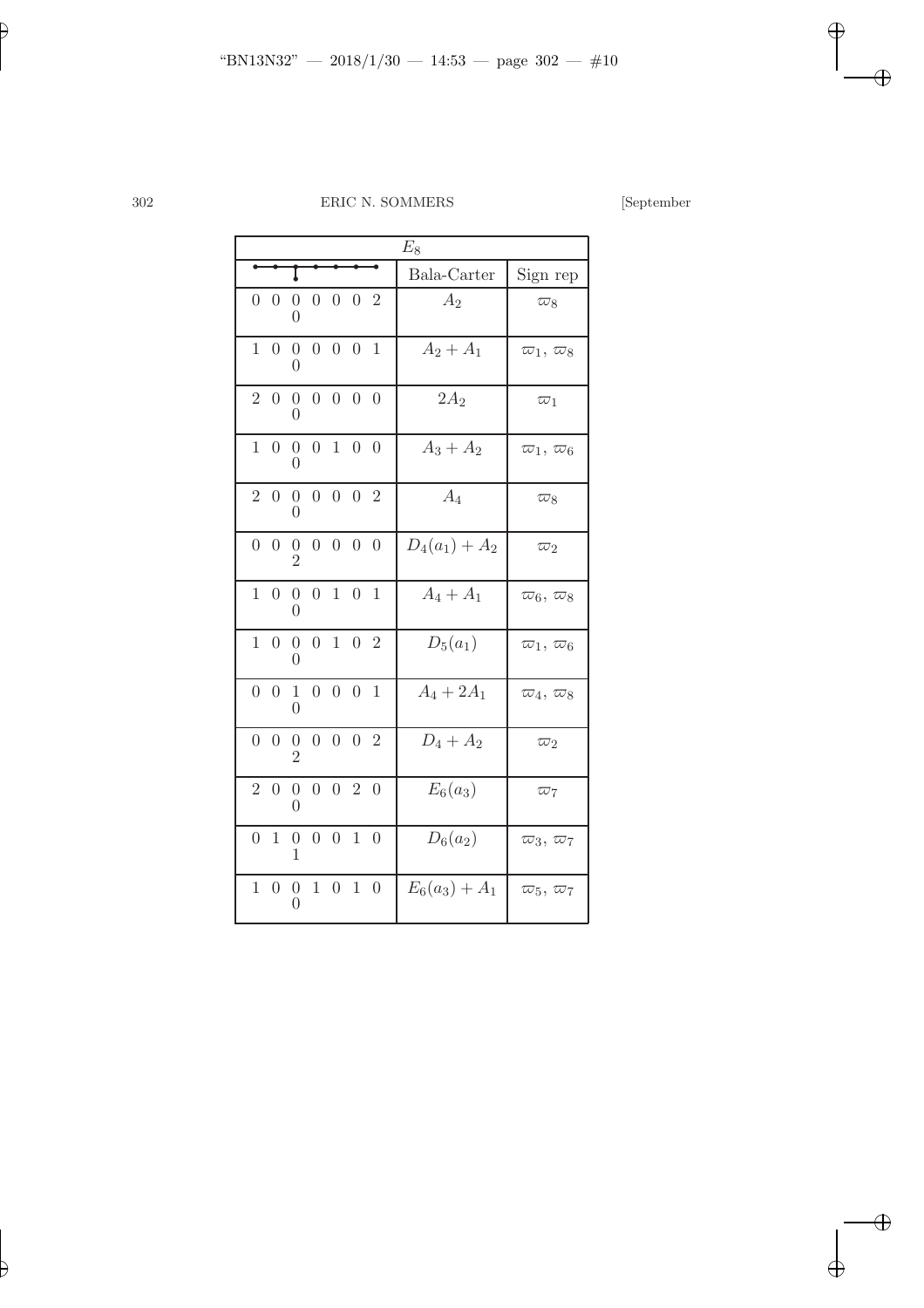| $E_8$          |                |                                   |                |                    |                   |                |                  |                                            |
|----------------|----------------|-----------------------------------|----------------|--------------------|-------------------|----------------|------------------|--------------------------------------------|
|                |                |                                   |                |                    |                   |                | Bala-Carter      | Sign rep                                   |
| $\Omega$       | $\mathbf{1}$   | $\boldsymbol{0}$<br>1             |                | $0 \t 0 \t 1 \t 2$ |                   |                | $D_6(a_1)$       | $\overline{\omega}_2, \overline{\omega}_3$ |
| $\overline{0}$ | $\overline{0}$ | $\mathbf 1$<br>0                  | $\overline{0}$ |                    | $1\quad 0\quad 2$ |                | $E_7(a_4)$       | $\overline{\omega}_4, \overline{\omega}_6$ |
| $\overline{2}$ | $\overline{0}$ | $\overline{0}$<br>0               |                | $0 \t2 \t0 \t2$    |                   |                | $E_6(a_1)$       | $\varpi_8$                                 |
|                | $0\quad 0$     | $\mathbf{0}$                      | $0\quad 2$     |                    | $0\quad 0$        | $\overline{2}$ | $D_5 + A_2$      | $\varpi_5$                                 |
| $\mathbf{1}$   | $\overline{0}$ | $\mathbf{1}$<br>$\Omega$          | $\overline{0}$ |                    | $1\quad0$         | $\mathbf{1}$   | $D_7(a_2)$       | $\varpi_1, \varpi_4$                       |
| $\mathbf{1}$   | $\Omega$       | $\mathbf{1}$<br>$\theta$          | $\overline{0}$ | $\mathbf{1}$       | $\overline{0}$    | $\overline{2}$ | $E_6(a_1) + A_1$ | $\varpi_8$                                 |
| $\overline{2}$ | $\overline{0}$ | $\mathbf{1}$<br>0                 | $\overline{0}$ |                    | $1\quad 0\quad 2$ |                | $E_7(a_3)$       | $\varpi_4, \varpi_6$                       |
|                |                | 2 0 0 2 0 0 2<br>$\left( \right)$ |                |                    |                   |                | $D_7(a_1)$       | $\overline{\omega}_5$                      |
| $\overline{2}$ | $\overline{0}$ |                                   |                | $2\ 0\ 0\ 2\ 0$    |                   |                | $E_8(a_5)$       | $\varpi_4, \varpi_7$                       |
| $\overline{2}$ | $\overline{0}$ | $\overline{2}$                    | $\overline{0}$ |                    | $0\quad 2\quad 2$ |                | $E_8(b_4)$       | $\varpi_4$                                 |
| $\overline{2}$ | $\overline{0}$ | $\frac{2}{0}$                     |                | $0\  \  2$         | $\boldsymbol{0}$  | $\overline{2}$ | $E_8(a_4)$       | $\varpi_4, \varpi_8$                       |
| $\overline{2}$ | $\overline{0}$ | $\overline{2}$                    |                | 0 2 2 2            |                   |                | $E_8(a_3)$       | $\varpi_4$                                 |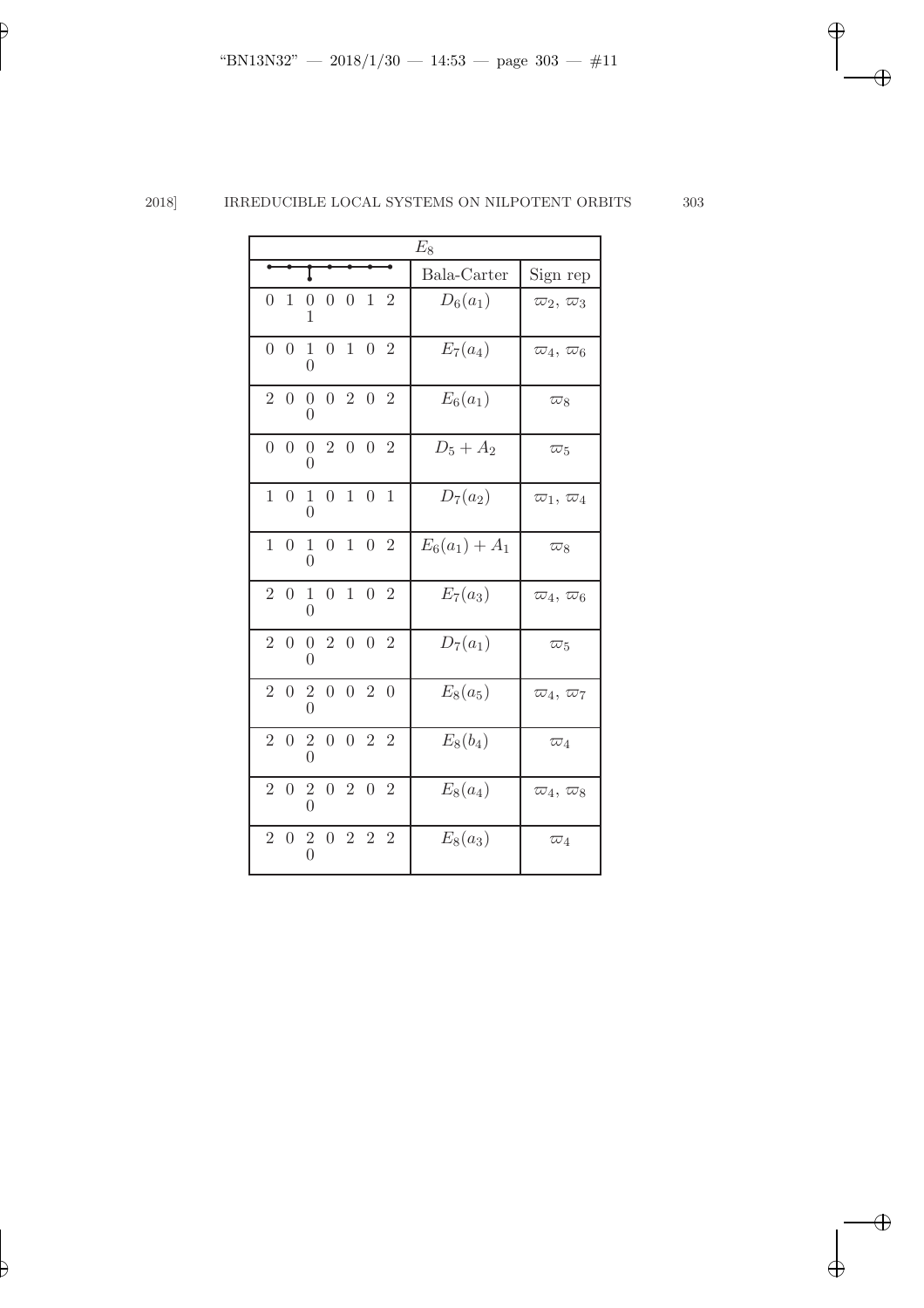| $A(e) \simeq S_3$ |                  |                       |                       |  |  |  |  |  |  |
|-------------------|------------------|-----------------------|-----------------------|--|--|--|--|--|--|
| Group             | Orbit            | Sign                  | Standard              |  |  |  |  |  |  |
| $G_2$             | $G_2(a_1)$       | $\overline{\omega}_2$ | $\varpi_1$            |  |  |  |  |  |  |
| $E_6$             | $D_4(a_1)$       | $\varpi_4$            | $\varpi_2$            |  |  |  |  |  |  |
| $E_7\,$           | $D_4(a_1)$       | $\varpi_3$            | $\varpi_1$            |  |  |  |  |  |  |
| $E_7\,$           | $E_7(a_5)$       | $\varpi_4$            | $\varpi_2-\varpi_7$   |  |  |  |  |  |  |
| $E_8$             | $D_4(a_1)$       | $\overline{\omega}_7$ | $\varpi_8$            |  |  |  |  |  |  |
| $E_8$             | $D_4(a_1) + A_1$ | $\varpi_2, \varpi_7$  | $\varpi_8$            |  |  |  |  |  |  |
| $E_{8}$           | $E_7(a_5)$       | $\varpi_4, \varpi_6$  | $\varpi_2$            |  |  |  |  |  |  |
| $E_{8}$           | $E_8(b_6)$       | $\varpi_4, \varpi_8$  | $\varpi_2$            |  |  |  |  |  |  |
| $E_{8}$           | $E_8(a_6)$       | $\varpi_4, \varpi_7$  | $\varpi_2,\,\varpi_8$ |  |  |  |  |  |  |
| $E_8\,$           | $E_8(b_5)$       | $\varpi_4$            | $\varpi_2$            |  |  |  |  |  |  |

Sign and standard representations of  $A(e)$  when  $A(e) \simeq S_3$ 

| Character tables when $A(e) \simeq S_4, S_5$ |  |  |  |  |  |  |
|----------------------------------------------|--|--|--|--|--|--|
|----------------------------------------------|--|--|--|--|--|--|

|            | $F_4(a_3)$        |                |                |                       |                       |                       |            |  |  |  |
|------------|-------------------|----------------|----------------|-----------------------|-----------------------|-----------------------|------------|--|--|--|
|            | Conjugacy class   |                | $\varpi_1$     | $\overline{\omega}_2$ | $\overline{\omega}_3$ | $\overline{\omega}_4$ |            |  |  |  |
|            | $F_4(a_3)$        |                | $\overline{2}$ | $\mathbf{1}$          | 3                     | 3                     |            |  |  |  |
|            | $A_3 + A_1$       |                | $\overline{0}$ | -1                    | 1                     | -1                    |            |  |  |  |
|            | $A_2+\tilde{A}_2$ |                | $-1$           | 1                     | $\theta$              | $\theta$              |            |  |  |  |
|            | $B_4(a_1)$        |                | $\overline{2}$ | 1                     | $-1$                  | -1                    |            |  |  |  |
|            | $A_1 + C_3(a_1)$  | $\overline{0}$ | $-1$           | $-1$                  | 1                     |                       |            |  |  |  |
| $E_8(a_7)$ |                   |                |                |                       |                       |                       |            |  |  |  |
|            | Conjugacy class   | $\varpi_8$     | $\varpi_6$     | $\varpi_5$            | $\overline{\omega}_7$ | $\varpi_1$            | $\varpi_2$ |  |  |  |
|            | $E_8(a_7)$        | 4              | 4              | 1                     | 6                     | 5                     | 5          |  |  |  |
|            | $A_5 + A_2 + A_1$ | $-1$           | 1              | $-1$                  | $\theta$              | 1                     | $-1$       |  |  |  |
|            | $2A_4$            | $-1$           | -1             | 1                     | 1                     | $\Omega$              | $\Omega$   |  |  |  |
|            | $D_5(a_1) + A_3$  | $\overline{0}$ | $-1$           | $\theta$              | -1                    | 1                     |            |  |  |  |
|            | $D_8(a_5)$        | $\theta$       | $\theta$       | 1                     | $-2$                  | 1                     | 1          |  |  |  |
|            | $E_7(a_5) + A_1$  | $\overline{2}$ | $-2$           | $-1$                  | $\theta$              | 1                     | -1         |  |  |  |
|            | $E_6(a_3) + A_2$  | 1              | 1              | 1                     | 0                     | -1                    | -1         |  |  |  |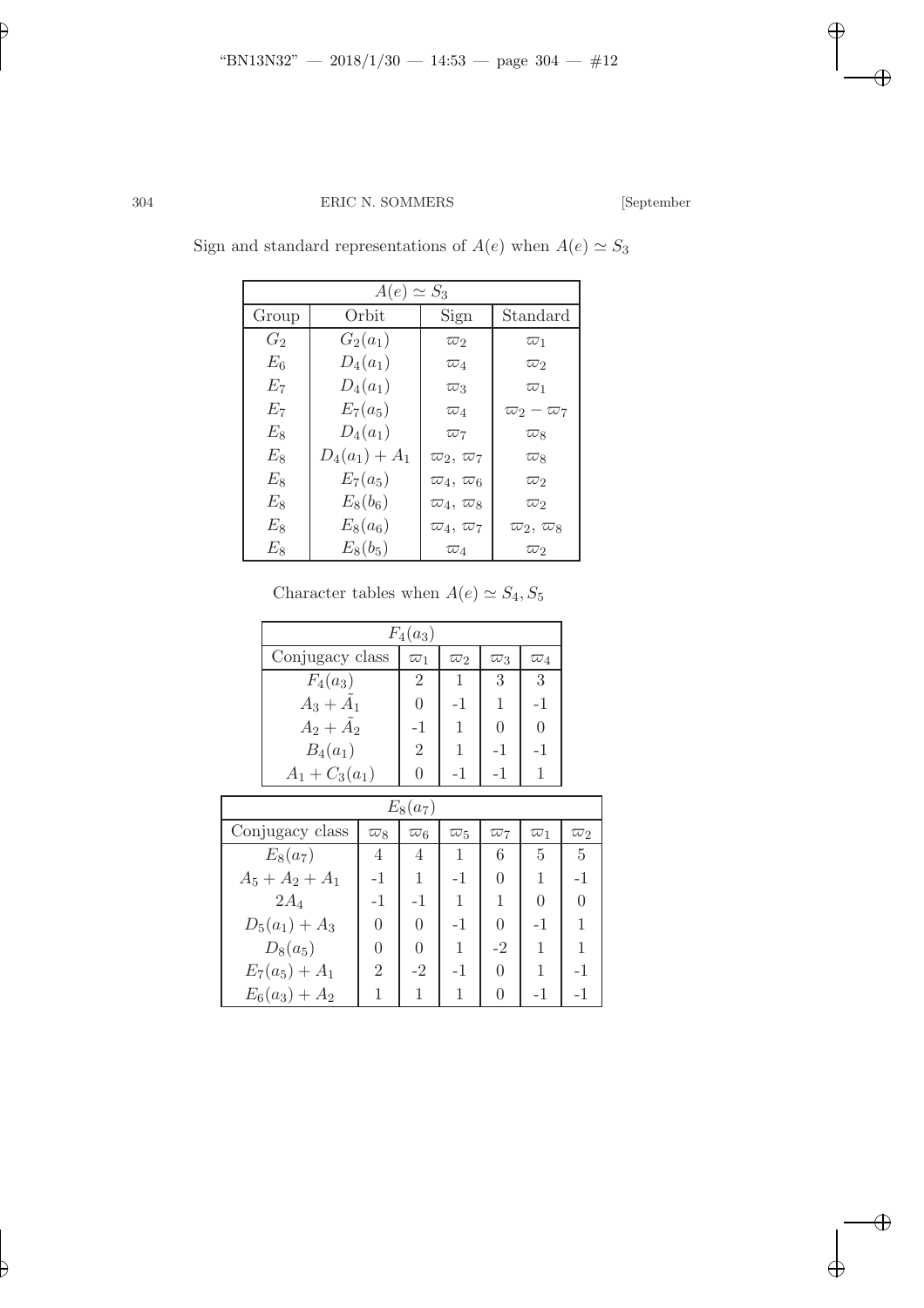#### 3. Lifting in the Classical Groups

In this section we prove Theorem [1.1](#page-1-0) in the classical groups.

## 3.1. Types  $B, C, D$

We first handle the case relative to a group that is symplectic or special orthogonal. Fix  $\epsilon \in \{0, 1\}$ . In what follows, all congruences are modulo 2. Let  $V$  be a complex vector space of dimension  $N$  with a non-degenerate bilinear form  $\phi: V \times V \to \mathbf{C}$  satisfying  $\phi(v, w) = (-1)^{\epsilon} \phi(w, v)$  for  $v, w \in V$ . Let H be the subgroup of  $GL(V)$  preserving the form  $\phi$ , and let G be its connected component (so  $G$  is not assumed to be simply-connected in this section). Set  $n = \lfloor N/2 \rfloor$ . Then G is of type  $B_n$  when  $\epsilon = 0$ , N odd; of type  $D_n$  when  $\epsilon = 0$ , N even; and of type  $C_n$  when  $\epsilon = 1$ , N even.

Let  $e$  be a nilpotent element in the Lie algebra of one of these groups with corresponding partition  $\lambda := (\lambda_1 \geq \lambda_2 \geq \ldots)$  of N. We first recall a description of a basis of the component groups  $A'(e) := Z_H(e)/Z_H^{\circ}(e)$  and  $A(e) := Z_G(e)/Z_G^{\circ}(e)$ . These are elementary abelian 2-groups with a natural injective map of  $A(e)$  into  $A'(e)$ .

Let

$$
\mathcal{B}(\lambda) := \{ j \in \mathbf{N} \mid \lambda_j > \lambda_{j+1} \text{ and } \lambda_j \not\equiv \epsilon \}.
$$

Fix a normalized basis of V with respect to  $e$  as discussed in [\[5](#page-21-2)]. The basis consists of  $v_{i,j}$  for  $1 \leq i \leq \lambda_j$  and the action of e is given by  $e.v_{i,j} = v_{i-1,j}$ for  $i > 1$  and  $e.v_{1,j} = 0$  For  $k \in \mathcal{B}(\lambda)$ , define an element  $b_k \in H$  by  $b_k.v_{i,j} =$  $v_{i,j}$  when  $j \neq k$  and  $b_k \tcdot v_{i,k} = -v_{i,k}$ . Then  $b_k \in Z_H(e)$  and the images of all the  $b_k$  in  $A'(e)$  give a basis of  $A'(e)$  over  $\mathbf{F}_2$ . If  $\epsilon = 1$ , then  $A(e) = A'(e)$ . If  $\epsilon = 0$ , then  $A(e)$  is the subgroup of  $A'(e)$  of index two given by

$$
\{\sum a_j b_j \mid a_j \in \mathbf{F}_2 \text{ and } \sum a_j = 0\},\
$$

where we also use  $b_j$  for its image in  $A(e)$ .

Let p (respectively, q) be the largest even (respectively, odd) part of  $\lambda$ . Let

$$
E = \{p, p-2, \ldots, 4, 2\}
$$
 and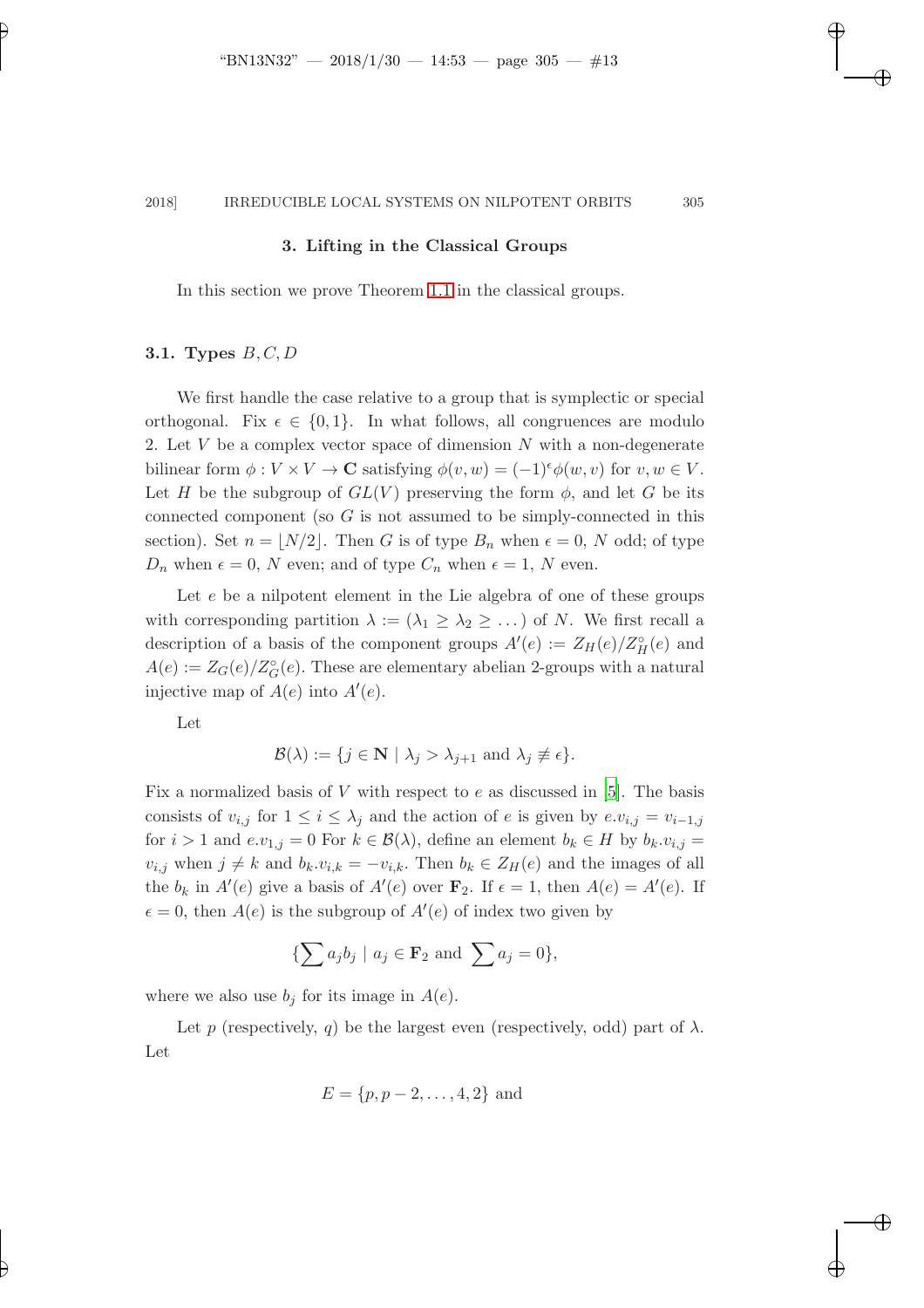$$
O = \{q, q-2, \ldots, 5, 3\}.
$$

For  $s \in E \cup O$  define the subspace  $F_s$  spanned by the vectors  $v_{i,j}$  satisfying

$$
\lambda_j+2-2i\geq s.
$$

The  $F_s$  are isotropic and satisfy  $F_s \subset F_{s'}$  whenever  $s' \leq s$ . The subgroup of  $G$  which fixes this partial isotropic flag is a parabolic subgroup  $P$  of  $G$ . The dimension of  $F_s$  equals  $\sigma(s)$  where

$$
\sigma(s) := \sum_{\lambda_j \ge s} \left( \lfloor \frac{\lambda_j - s}{2} \rfloor + 1 \right).
$$

Let T be a maximal torus of G such that the  $v_{i,j}$  with  $\lambda_j + 1 - 2i > 0$ are weight vectors for T. Then  $T \subset P$ . Choose a Borel subgroup B of G with  $T \subset B \subset P$ . Next let  $\gamma(\mathbf{C}^*) \subset T$  be the one-parameter subgroup of G given by

$$
\gamma(z).v_{i,j} = z^{\lambda_j + 1 - 2i} v_{i,j}
$$

for  $z \in \mathbb{C}^*$ . Then  $L := Z_G(\gamma)$  is a Levi subgroup of P, which contains T. Now,  $\gamma$  defines a cocharacter associated to e and therefore  $Z_G(e, \gamma)$  defines a Levi subgroup of  $Z_G(e)$ . Moreover, P is the Jacobson-Morozov parabolic associated to e and  $\gamma$ .

For  $s \in E \cup O \cup \{1\}$ , define  $L_s$  to be the subgroup of G that preserves the subspace spanned by the vectors

$$
v_{i,j}
$$
 with  $\lambda_j + 2 - 2i = s$ 

and is the identity on all other  $v_{i,j}$ . Then when  $s > 1$ ,  $L_s \simeq GL_{d_s}(\mathbf{C})$  where

$$
d_s = \sigma(s) - \sigma(s+1) = \#\{j \mid \lambda_j \ge s, \lambda_j \equiv s\}.
$$

On the other hand,  $L_1$  is of the same type as  $G$ , but acting on a vector space of dimension  $\#\{j \mid \lambda_j \equiv 1\}$ . Then

$$
L \simeq \prod_{s \in E \cup O \cup \{1\}} L_s.
$$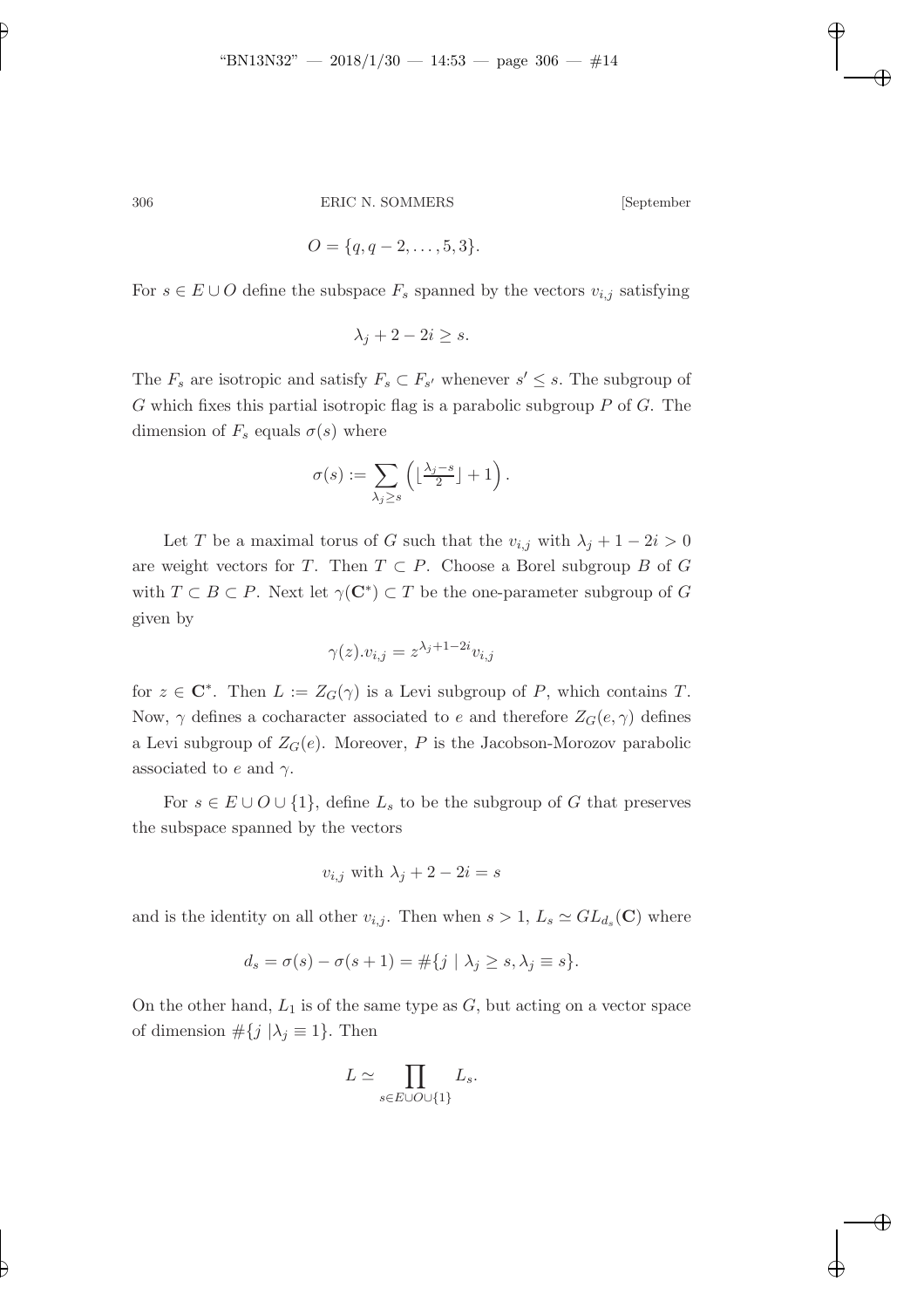For  $s \in E \cup O$ , define a character  $\chi_s$  of T such that for  $t \in T$ , we have

$$
\chi_s(t) = \prod_{\lambda_j + 2 - 2i = s} t_{i,j},
$$

where  $t.v_{i,j} = t_{i,j}v_{i,j}$ . This character gives rise to the one-dimensional representation of L (and P) which is trivial on  $L_k$  for  $k \neq s$  and yields the determinant representation of  $L_s \simeq GL_{d_s}(\mathbf{C})$ . Let  $\Xi$  be the elements of  $E \cup O$  such that  $\sigma(s)$  is not equal to n in type  $B_n$  and is not equal to n or  $n-1$  in type  $D_n$ . Then for  $s \in \Xi$ , we have that  $\varpi_{\sigma(s)}$  is the weight of a character of T, relative to our choice of B. Moreover,  $\chi_s = \varpi_{\sigma(s)}$  for  $s = \max(E \cup O)$  and  $\chi_s = \varpi_{\sigma(s)} - \varpi_{\sigma(s+1)}$ , otherwise. Note that  $\chi_s$  is conjugate under W to  $\varpi_{d_s}$ .

For  $s \in \Xi$  let  $\pi_s$  be the projection of L onto  $L_s$ . Then  $\pi_s(Z_H(e, \gamma))$ equals

<span id="page-14-0"></span>
$$
\prod_{m \equiv s, m \ge s} Sp_{r_m}(\mathbf{C}) \text{ when } s \equiv \epsilon \text{ and } \n\prod_{m \equiv s, m \ge s} O_{r_m}(\mathbf{C}) \text{ when } s \not\equiv \epsilon,
$$
\n(3.1)

where  $r_m$  is the number of parts of  $\lambda$  equal to m. Each factor on the right above sits in  $L_s$  as a subgroup preserving the vectors  $v_{i,j}$  with  $\lambda_j + 2 - 2i = s$ and  $m = \lambda_j$ . It follows that  $\pi_s(Z_H^{\circ}(e, \gamma))$  consists of matrices of determinant one, sitting in  $L_s \simeq GL_{d_s}(\mathbf{C})$ . Consequently, each one-dimensional representation of  $L_s$ , and hence each  $\chi_s$ , when viewed as a representation of P trivial on  $U_P$ , is trivial on  $Z_H^{\circ}(e) = Z_G^{\circ}(e)$  and thus descends to a representation of  $A(e).$ 

In type  $C_n$ , we add a part equal to zero as the last part of  $\lambda$  and then in all types we define  $k_{\text{max}}$  to be the largest element of  $\mathcal{B}(\lambda)$  (so  $\lambda_{k_{\text{max}}} = 0$ in type  $C_n$ ). Define  $\widetilde{\mathcal{B}}(\lambda) = \mathcal{B}(\lambda) - \{k_{\text{max}}\}$ . For  $k \in \widetilde{\mathcal{B}}(\lambda)$ , set

$$
\tilde{b}_k = b_k b_{k'}
$$

where k' is minimal for the property that  $k' \in \mathcal{B}(\lambda)$  and  $k < k'$  and we set  $b_{k_{\text{max}}}$  to be the identity in type C. Then the images of the  $\tilde{b}_k$ , for  $k \in \tilde{\mathcal{B}}(\lambda)$ , give a basis of  $A(e)$  over  $\mathbf{F}_2$ .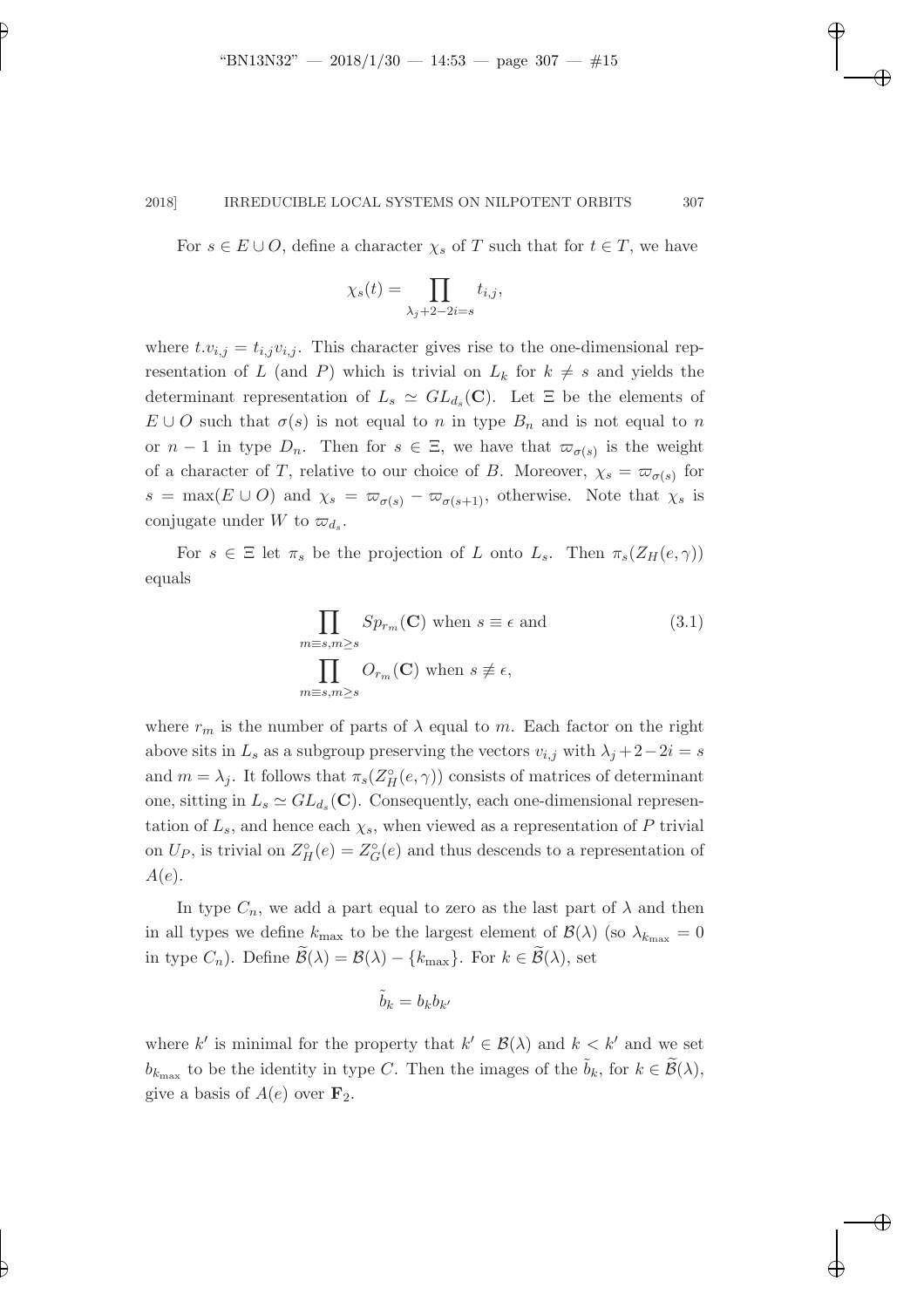Let  $S \subset \widetilde{\mathcal{B}}(\lambda)$  and denote by  $\bar{\chi}_{\mathcal{S}}$  the one-dimensional representation of  $A(e)$  given by

$$
\bar{\chi}_{\mathcal{S}}(\tilde{b}_k) = -1 \text{ if } k \in \mathcal{S}
$$
  

$$
\bar{\chi}_{\mathcal{S}}(\tilde{b}_k) = 1 \text{ if } k \notin \mathcal{S},
$$
 (3.2)

<span id="page-15-0"></span>allowing  $b_k$  to also stand for its image in  $A(e)$ . In this way, the characters of  $A(e)$  are parametrized by the subsets of  $B(\lambda)$ .

**Proposition 3.1.** Let e be a nilpotent element in types  $B_n, C_n, D_n$  with partition  $\lambda$ . Given  $S \subset \overline{B}(\lambda)$ , let

$$
\chi_{\mathcal{S}} := \sum_{j \in \mathcal{S}} \chi_{\lambda_j}.
$$

Then  $\chi_{\mathcal{S}}$  is a lifting to P of  $\bar{\chi}_{\mathcal{S}}$ . This lift is of minimal length.

**Proof.** By the above discussion, each  $\chi_s$  for  $s \in \Xi$  descends to a character of  $A(e)$ . Next, it is clear from [\(3.1\)](#page-14-0) that for  $s \equiv \epsilon$  that  $\chi_s$  is trivial on  $A(e)$ . Also this holds for  $s \leq \lambda_{k_{\text{max}}}$ . For other s, we have  $\chi_s = \chi_{\lambda_k}$  where  $\lambda_{k'} < s \leq \lambda_k$  for  $k', k \in \mathcal{B}(\lambda)$ . Moreover for  $j \in \overline{B}(\lambda)$  it is clear that  $\chi_{\lambda_j}$ restricts to  $\bar{\chi}_{\{j\}}$ . This completes the proof except for the claim of minimal length.

In the usual inner produce on weights of G, the  $\chi_s$  are mutually orthogonal. They also generate the lattice of one-dimensional characters of L, together with possibly one additional weight (in type  $B$ , when there is exactly one odd  $\lambda_i$ ) and up to two additional weights (in type D, when there are at most two odd  $\lambda_i$ 's). These additional weights descend to  $A(e)$  and are trivial (this will also follow from results in the next section). The additional weight(s) can be chosen to be orthogonal to all  $\chi_s$  (and to each other). The orthogonality of these basis elements of the lattice then implies that the  $\chi_{\mathcal{S}}$ are minimal lifts.  $\Box$ 

### 3.2. Liftings for simply-connected type in the classical groups

It remains to treat the case of the spin groups, which are 2-fold covers of the groups  $G$  from the previous section in types  $B$  and  $D$ . Fix  $G$  of type  $B_n$   $(n \geq 2)$  or  $D_n$   $(n \geq 3)$  from the previous section. Let  $\tilde{G}$  denote the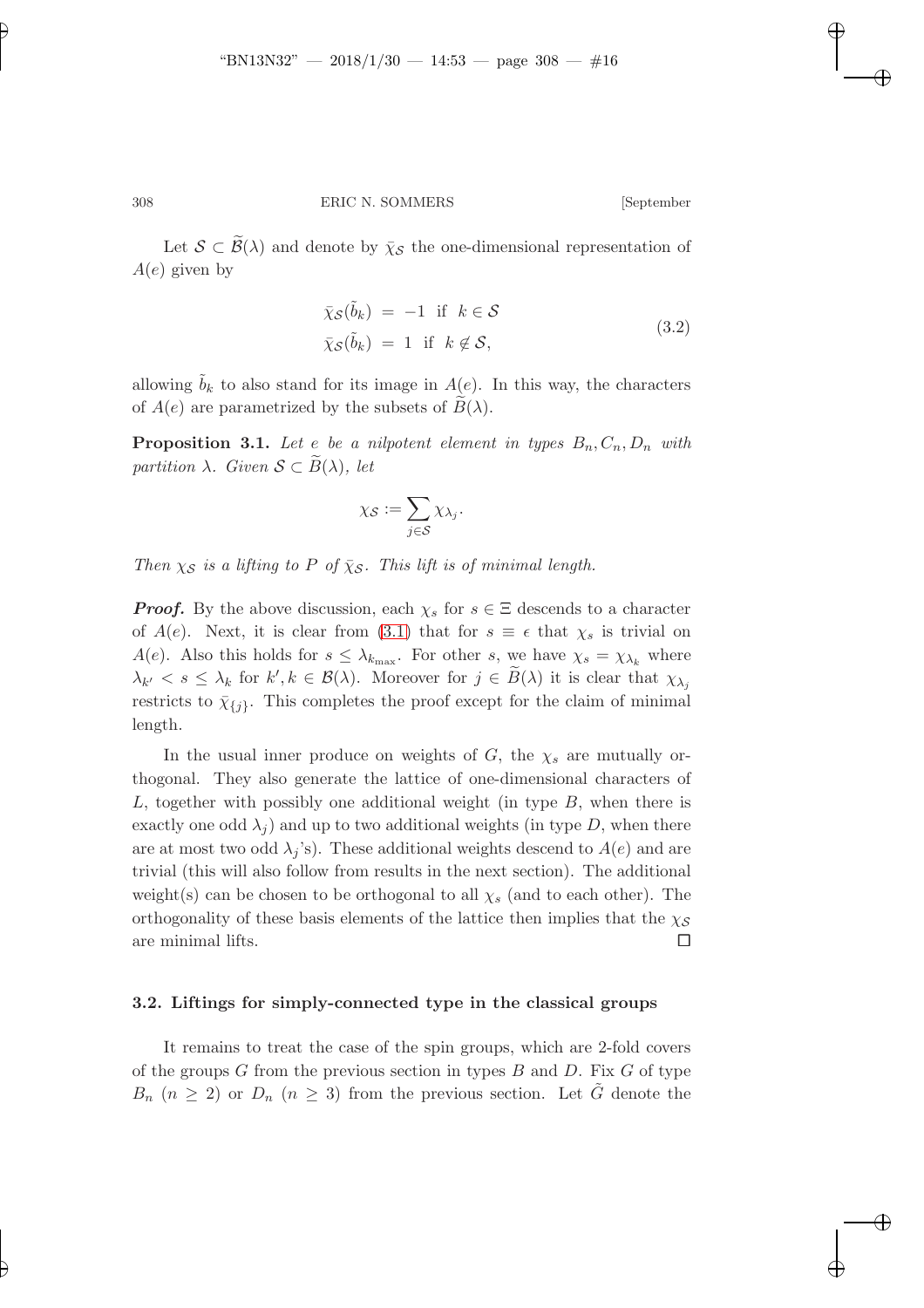spin group covering of G with isogeny  $f : \tilde{G} \to G$ . Let  $\tilde{L} = f^{-1}(L)$  and  $\tilde{P} = f^{-1}(P)$ . The kernel of f is a group of order 2 generated by an element c in the center of  $\tilde{G}$ . Clearly,  $f(\tilde{G}_e) = G_e$  and  $f(\tilde{G}_e^{\circ}) = G_e^{\circ}$  and so f induces a surjection of

$$
A_{\tilde{G}}(e):=\tilde{G}_e/\tilde{G}_e^{\circ}
$$

onto  $A_G(e)$  with a kernel that is either trivial, or non-trivial and generated by the image of  $c$ .

From [\[7\]](#page-22-3) (see also [\[10\]](#page-22-1)), the kernel is non-trivial if the odd parts of the partition  $\lambda$  of e occur with multiplicity one. To that end, let e be a nilpotent element with partition  $\lambda$  such that  $r_i \in \{0,1\}$  when i is odd. Note that in type  $D$  such an element  $e$  could be very even. Retain the notation of the previous section. Let  $m = |\widetilde{\mathcal{B}}(\lambda)| + 1$ . Then  $|A_{\widetilde{\mathcal{C}}}(e)| = 2^m$ .

**Proposition 3.2.** In type  $B_n$  the representation  $V_{\varpi_n}$  of  $\tilde{L}$  of highest weight  $\overline{\infty}_n$  has dimension  $2^{\frac{m-1}{2}}$ . When lifted to  $\tilde{P}$ , it descends to an irreducible representation of  $A_{\tilde{G}}(e)$ . Together with the  $2^{m-1}$  characters of P in Propo-sition [3.1](#page-15-0) that descend to  $A_G(e)$ , these form a complete set of irreducible representations of  $A_{\tilde{G}}(e)$ .

**Proof.** Let  $\Phi_J$  be of type

$$
A_{a_1} \times \cdots \times A_{a_k} \times B_q
$$

where  $2q + 1$  is the sum of the odd parts of  $\lambda$  and the even parts of  $\lambda$  are

$$
[a_1+1, a_1+1, \ldots, a_k+1, a_k+1].
$$

Assume that the factors of  $\Phi_J$  sit in G in the order written above.

Take  $e_1 \in \mathfrak{g}_J$  so that  $e_1$  is regular in the type A factors and has partition in the  $B_l$  factor consisting of the odd parts of  $\lambda$ . Then  $e_1$  is distinguished in the Levi subalgebra  $g_J$ . The Dynkin element  $h_1$  in  $g_J$  is given by (in the standard basis for coweights)

$$
(a_1, a_1-2, \ldots, -a_1+2, -a_1, \ldots, a_k, a_k-2, \ldots, -a_k+2, -a_k, y_1, \ldots, y_l, \underbrace{\overbrace{\frac{m-1}{2}}^{m-1}}
$$

where  $y_i$  are positive even integers listed in nonincreasing order. We can conjugate  $h_1$  to be dominant using an element  $w \in W$  which flips all signs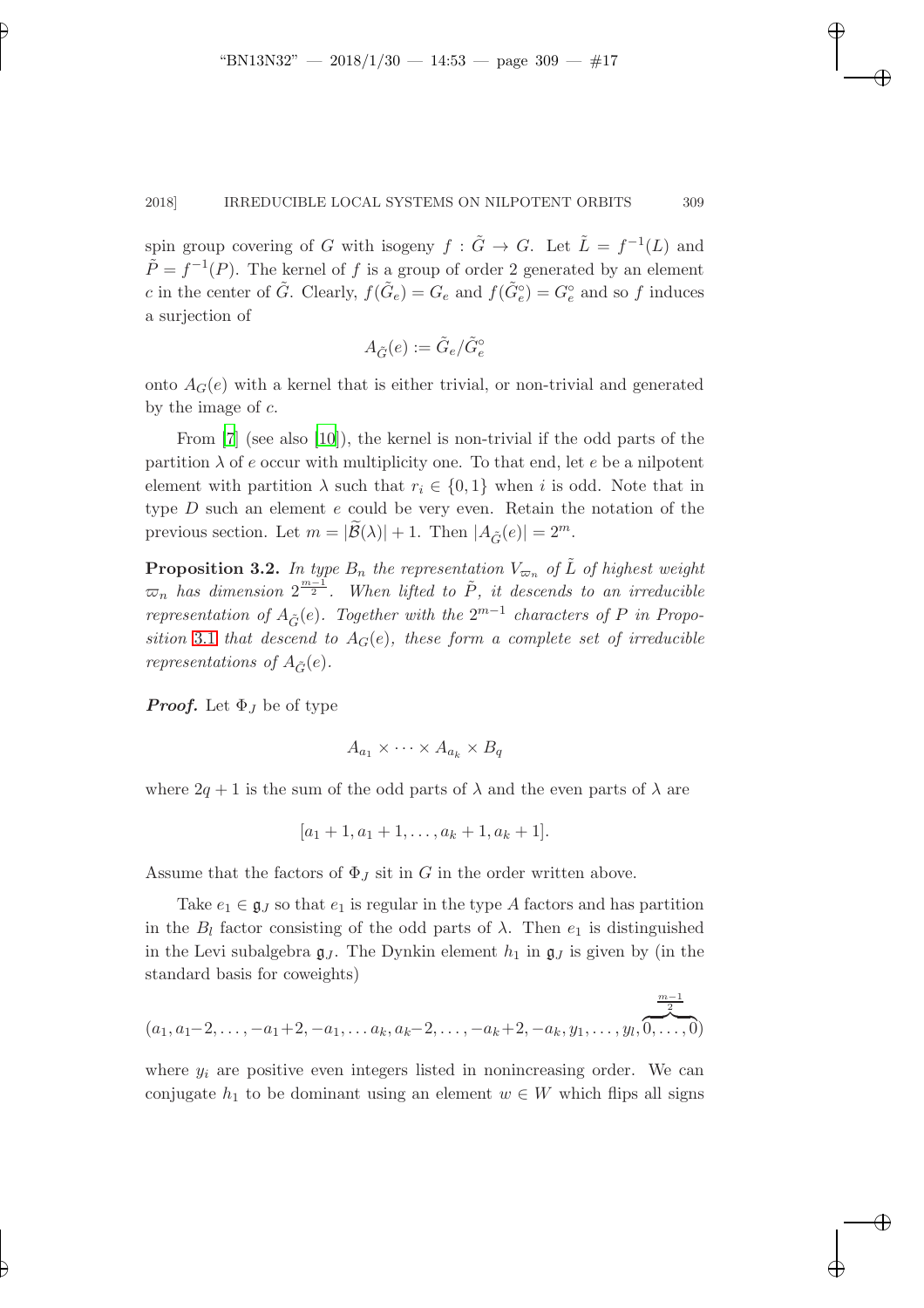of the negative elements in  $h_1$  and then permutes the nonzero elements of  $h_1$  into nonincreasing order.

We can now apply Proposition [1.2](#page-3-0) to show that  $V_{\varpi_n}$  is trivial on  $\tilde{G}_e^{\circ}$ . First observe that  $V_{\varpi_n}$  restricts to give the spin representation of  $f^{-1}(L_1)$ , a spin group of type  $B_{\frac{m-1}{2}}$ . Hence the representation is  $2^{\frac{m-1}{2}}$ -dimensional and all weights are  $W_L$ -conjugate. Therefore, it is enough to check that the weight  $\varpi_n$  is trivial on a maximal torus of  $\tilde{G}^\circ_e$ . Next, write  $\varpi_n$  in the standard basis for weights in  $B_n$  as  $\overline{\omega}_n = (\frac{1}{2}, \ldots, \frac{1}{2})$  $(\frac{1}{2})$ . Then  $w^{-1}(\varpi_n)$  equals

$$
(\frac{\frac{a_1+1}{2}}{2}, \frac{\frac{a_1+1}{2}}{2}, \frac{\frac{a_1+1}{2}}{2}, \dots, \frac{1}{2}, \dots, \frac{1}{2}, \frac{1}{2}, \frac{1}{2}, \dots, -\frac{1}{2}, \frac{1}{2}, \dots, -\frac{1}{2}, \frac{1}{2}, \dots, \frac{1}{2}, \frac{1}{2}, \dots, \frac{1}{2}).
$$

Twice this weight lies  $\mathcal{L}_J$ . Hence  $V_{\varpi_n}$  descends to a representation of  $A_{\tilde{G}}(e)$ .

Now the weights of  $V_{\varpi_n}$  are not weights of G; hence they take the value −1 on the central element c of  $\tilde{G}$ . So c acts by −1 on  $V_{\varpi_n}$ . Now for  $x \in A_{\tilde{G}}(e)$ with  $x \neq 1, c$ , we have that x and xc are conjugate in  $A_{\tilde{G}}(e)$  by [\[7\]](#page-22-3) (see also [\[11](#page-22-0), Proposition 26]). It follows that

$$
tr(x, V_{\varpi_n}) = tr(xc, V_{\varpi_n}) = -tr(x, V_{\varpi_n})
$$

and so  $tr(x, V_{\varpi_n}) = 0$  for  $x \neq 1, c$ . Therefore the inner product of the character of  $V_{\varpi_n}$  with itself is computed just on  $1, c \in A_{\tilde{G}}(e)$ , yielding

$$
\frac{1}{|A_{\tilde{G}}(e)|}((2^{\frac{m-1}{2}})^2+(-2^{\frac{m-1}{2}})^2)=\frac{1}{2^m}2^m=1,
$$

which shows that  $V_{\varpi_n}$  is an irreducible representation of  $A_{\tilde{G}}(e)$ . Finally, the sum of the squares of the dimensions of the distinct irreducible representations of  $A_{\tilde{G}}(e)$  that we have constructed equals

$$
1\cdot (2^{\frac{m-1}{2}})^2+2^{m-1}\cdot (1^2)=2^{m-1}+2^{m-1}=2^m,
$$

which shows that we have found them all.  $\square$ 

To obtain a weight of minimal length for the extra representation, we can subtract off the fundamental weight for the the largest nonzero node i of the weighted Dynkin diagram with  $i \leq n-1$ , if such a node exists.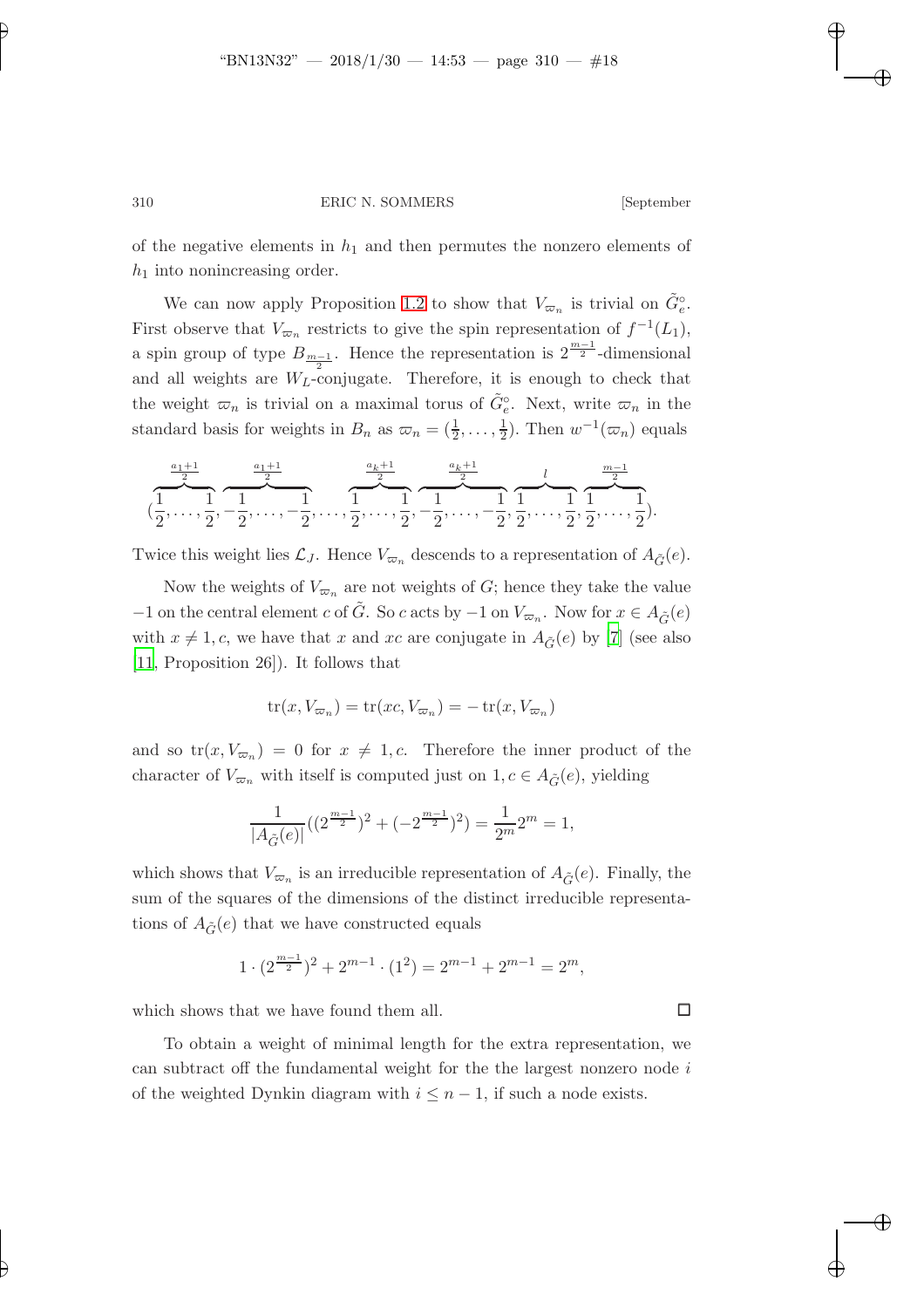**Proposition 3.3.** In type  $D_n$  when  $m \geq 2$ , the representations  $V_{\varpi_n}$ ,  $V_{\varpi_{n-1}}$ of  $\tilde{P}$  are both of dimension  $2^{\frac{m}{2}-1}$  and descend to give irreducible representations of  $A_{\tilde{G}}(e)$ . Together with the  $2^{m-1}$  irreducible representations of P in Theorem [3.1](#page-15-0) which descend to  $A_G(e)$ , these form a complete set of irreducible representations of  $A_{\tilde{G}}(e)$ .

**Proof.** In this case  $L_1$  is of type  $D_{\frac{m}{2}}$  and  $V_{\varpi_n}$ ,  $V_{\varpi_{n-1}}$  restrict to give the two half-spin representations of  $f^{-1}(L_1)$ , which are of dimension  $2^{\frac{m}{2}-1}$ . In case  $m = 2$ , we think of  $D_1$  as the center of  $\tilde{G}$  and the half-spin representations are one-dimensional representations which are non-trivial on c.

As in type B, the weights of these representations are  $W_L$ -conjugate and so a similar argument yields that  $\tilde{G}^{\circ}_{e}$  acts trivially and that c acts by -1. Next, the center of  $A_{\tilde{G}}(e)$  coincides with the image of the center of  $\tilde{G}$  and is of order 4. Moreover for  $x \in A_{\tilde{G}}(e)$ , with x not in the center of  $A_{\tilde{G}}(e)$ , the elements x and xc are conjugate in  $A_{\tilde{C}}(e)$  [\[7](#page-22-3)] (see also [\[11](#page-22-0), §4]). Thus the character of these representations are zero away from the four central elements of  $A_{\tilde{G}}(e)$  and the images of central elements of  $\tilde{G}$  act by scalars since  $V_{\varpi_{n-1}}$  and  $V_{\varpi_n}$  are irreducible representations of  $f^{-1}(L)$ . The scalars must be roots of unity and so the inner product of the character of either representation with itself is equal to 1 For the last statement we have the sum of the squares of the known irreducibles is

$$
2(2^{\frac{m}{2}-1})^2 + 1^2(2^{m-1}) = 2^{m-1} + 2^{m-1} = 2^m
$$

as desired.  $\Box$ 

For the case where  $m = 1$ , that is, when e is very even, either  $V_{\varpi_{n-1}}$ or  $V_{\varpi_n}$  will give the desired one-dimensional representation, depending on which node of the weighted Dynkin diagram is nonzero.

To obtain a weight of minimal length for the two extra representations, we can subtract off the fundamental weight for the the largest nonzero node i of the weighted Dynkin diagram with  $i \leq n-2$ , if such a node exists.

## 3.3. Type A

Let G be the special linear group  $SL_l(\mathbf{C})$ . Let  $\lambda := (\lambda_1 \geq \lambda_2 \geq \cdots \geq \lambda_k)$ be a partition of l and let d be the greatest common divisor of  $\lambda_1, \lambda_2, \ldots, \lambda_k$ .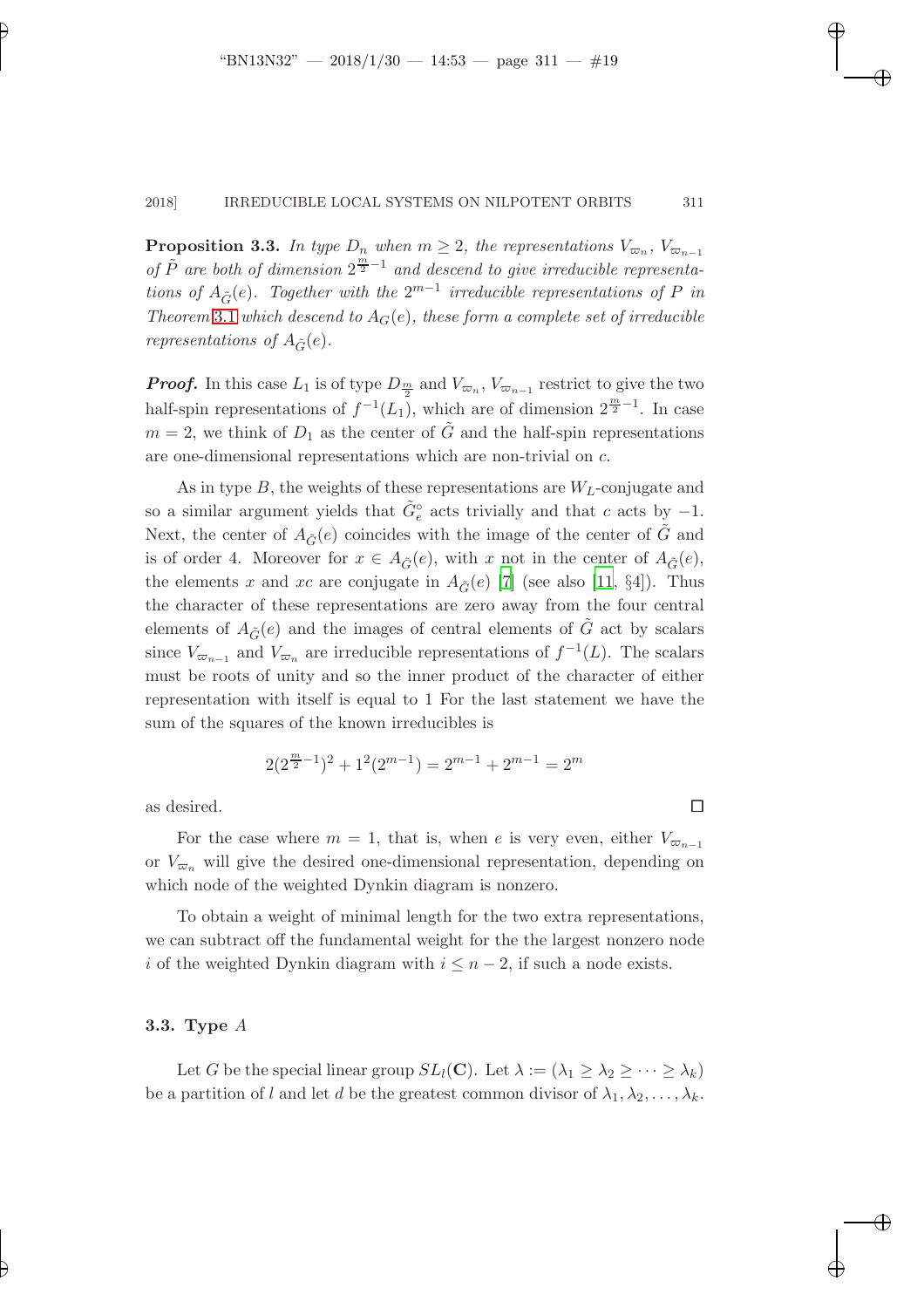Let e be a nilpotent element corresponding to  $\lambda$ . Then  $A(e) \simeq \mathbb{Z}/d\mathbb{Z}$ . Let  $q = \frac{l}{d}$ . It is easy to check that for  $\varpi_{jq}$  fulfill the conditions of Theorem [1.1](#page-1-0) for  $0 \leq j \leq d-1$  and that these weights are of minimal length.

## 4. Applications

## 4.1. Special pieces

We refer to  $[8]$  for definitions. Assume here that G is of adjoint type. Let  $\mathcal{O}_{sp} = \mathcal{O} \cup \mathcal{O}'$  be a special piece in an exceptional group such that  $A(e) \simeq S_2$  for e in the special orbit  $\mathcal{O}$ . Let  $\lambda$  be a minimal lift to P of the sign representation of  $A(e)$  as in Theorem [1.1.](#page-1-0) Let  $\mu$  be the dominant weight that is W-conjugate to  $\lambda$  and let V be a representation of G of highest weight  $\mu$ . Consider the G-orbit Z of  $(e, v) \in \mathfrak{g} \oplus V$ , where  $v \in V$  is a weight vector of weight  $\lambda$ . Then the stabilizer of  $(e, v)$  in G equals  $G_e^{\circ}$  and thus  $Z \simeq G/G_e^{\circ}$ . Let  $\overline{Z}$  be the closure of  $Z$  in  $\mathfrak{g} \oplus V$ .

From the tables in [\[3\]](#page-21-3), one observes that there is a transverse slice  $S$  in  $\overline{\mathcal{O}}$  to a point  $e' \in \mathcal{O}'$  that is isomorphic to the closure of the minimal orbit  $X_{\text{min}}$  in a symplectic group of type  $C_n$ . Let  $p : \overline{Z} \to \overline{\mathcal{O}}$  be the restriction to  $\overline{Z}$  of the projection of  $\mathfrak{g} \oplus V$  onto the first factor.

<span id="page-19-0"></span>In work in progress with Fu, Juteau, and Levy, we checked that

**Proposition 4.1.** The pre-image  $p^{-1}(\mathcal{S})$  is isomorphic to  $\mathbb{C}^{2n}$  and  $p^{-1}(\mathcal{S})$ identifies with the affinization of the universal cover of  $X_{min}$ .

The proof amounts to checking that when  $V$  is restricted to a certain reductive centralizer of  $e'$  (which happens to contains a simple factor of type  $C_n$ , the vector v lies in a subrepresentation isomorphic to the defining representation of  $Sp_{2n}(\mathbf{C})$ . A consequence of Proposition [4.1](#page-19-0) is that  $p^{-1}(\mathcal{O}_{\text{sp}})$  is smooth and satisfies the desired properties of  $C^{\dagger}$  from [\[8](#page-22-2), §0.6]. A statement similar to Proposition [4.1](#page-19-0) is expected to hold for the other special pieces in the exceptional groups.

## 4.2. Module structure of sections of local systems

In [\[6](#page-22-4)] Jantzen gives an exposition of results in McGovern [\[9\]](#page-22-5) and Graham [\[4](#page-21-4)], results we propose to generalize, and we refer there for definitions. Let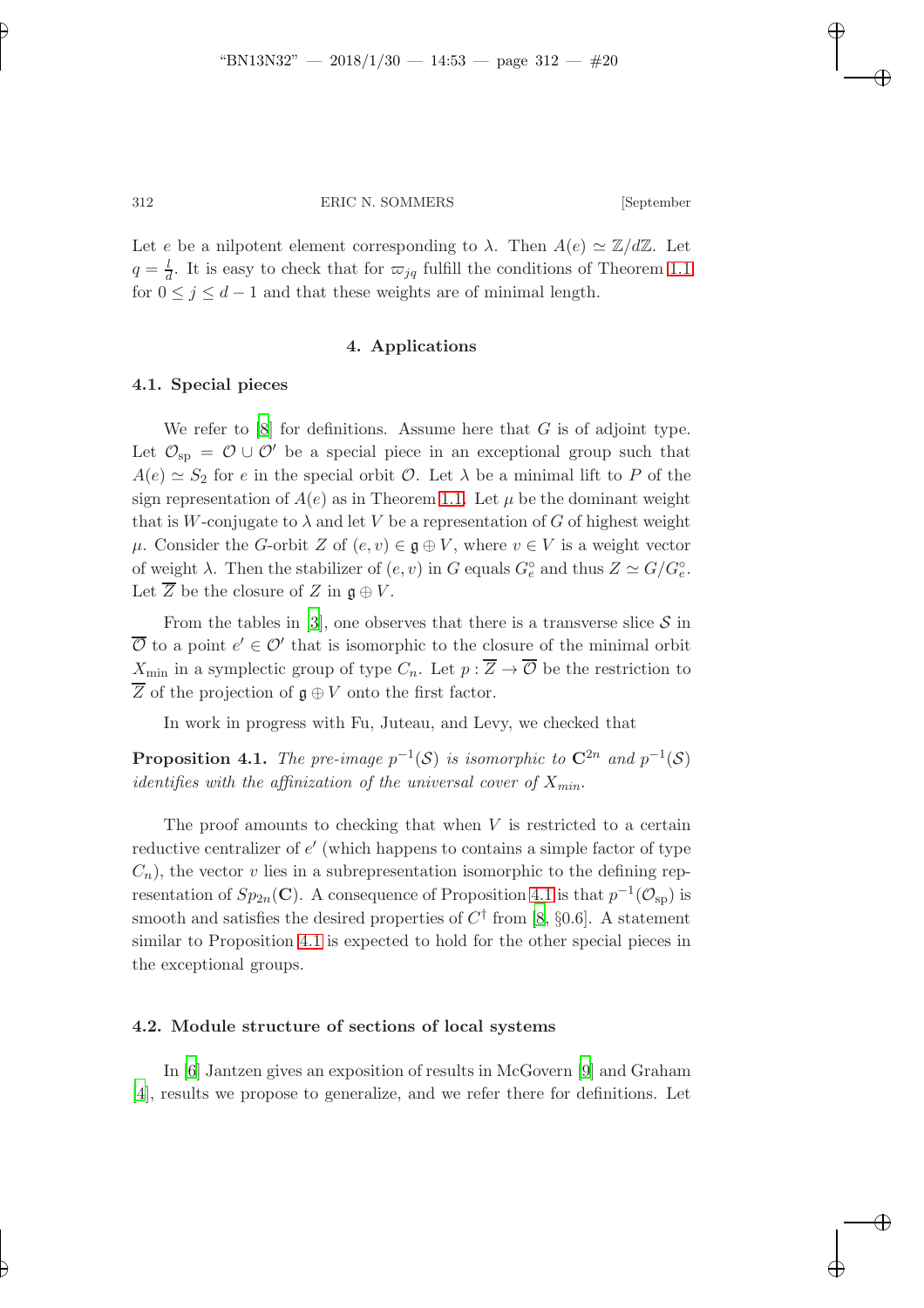$\tilde{\mathcal{O}} := G/G_e^{\circ}$  denote the universal cover of  $\mathcal{O}$ , which carries a left action of G and a right action of  $A(e)$ . The C<sup>\*</sup>-action on O lifts compatibly to  $\tilde{\mathcal{O}}$  so that the regular functions  $\mathbf{C}[\tilde{\mathcal{O}}]_{(n)}$  of degree n on  $\tilde{\mathcal{O}}$  are a  $G \times A(e)$ -module. Let  $\tilde{A}(e)$  refer to the isomorphism classes of irreducible representations of  $A(e)$ . We can write

$$
\mathbf{C}[\tilde{\mathcal{O}}]_{(n)} \simeq \bigoplus_{(\pi,V)\in \hat{A}(e)} V\otimes \Gamma_V^n,
$$

where  $\Gamma_V^n$  are the degree *n* sections of the vector bundle  $G \times^{G_e} V \to \mathcal{O}$ corresponding to a lift of V to  $G_e$ , which is trivial on  $G_e^{\circ}$ . We note that the grading is such that  $\Gamma^1_{\text{trivial}} = 0$  and  $\Gamma^2_{\text{trivial}}$  is isomorphic to the adjoint representation.

It is expected that Theorem [1.1](#page-1-0) can be used to determine  $\Gamma_V^n$  as follows. Let  $(\pi, V) \in A(e)$ . Let  $(\widetilde{\pi}, V)$  be a lifting to P as in Theorem [1.1.](#page-1-0) Let  $\lambda$ be a lowest weight of  $\tilde{\pi}$  so that  $|\lambda|$  is minimal among lowest weights of all possible lifts of V. In fact  $\lambda$  can always be taken to be a sum of positive roots. Let  $\mathbf{C}_{\lambda}$  be the one-dimensional representation of B defined by  $\lambda$ .

Conjecture 4.2. For  $\lambda$  as above, we have

$$
\Gamma_V^n \simeq H^0(G/B, S^{(n+\langle \lambda, \chi \rangle)/2} \mathfrak{g}_{\geq 2}^* \otimes \mathbf{C}_\lambda)
$$
\n(4.1)

for all  $n \in \mathbb{Z}$  and

$$
H^{i}(G/B, S^{n} \mathfrak{g}^*_{\geq 2} \otimes \mathbf{C}_{\lambda}) = 0 \qquad (4.2)
$$

for  $i > 0$  and for all n.

Here,  $\langle , \rangle$  is the pairing of characters and cocharacters of T, and  $\chi \in T$  is the cocharacter associated to  $e$  and  $P$ . It is well-known that in cases where the conjecture holds that there are explicit formulas for the multiplicity of a highest weight representation of G in  $\Gamma_V^n$  using Lusztig's q-analogue of Kostant's weight multiplicity.

We are able to prove a variation of the result, and hence still compute  $\Gamma_V^n$ , in the following two situations: (1) when G is of type A and e is any nilpotent element, or  $(2)$  when e is even and V is one-dimensional. In the variation we may have to replace  $\mathfrak{g}^*_{\geq 2}$  by  $\mathfrak{u}_{P'}$ , the Lie algebra of the unipotent radical of a parabolic subgroup  $P'$  such that e belongs to the Richardson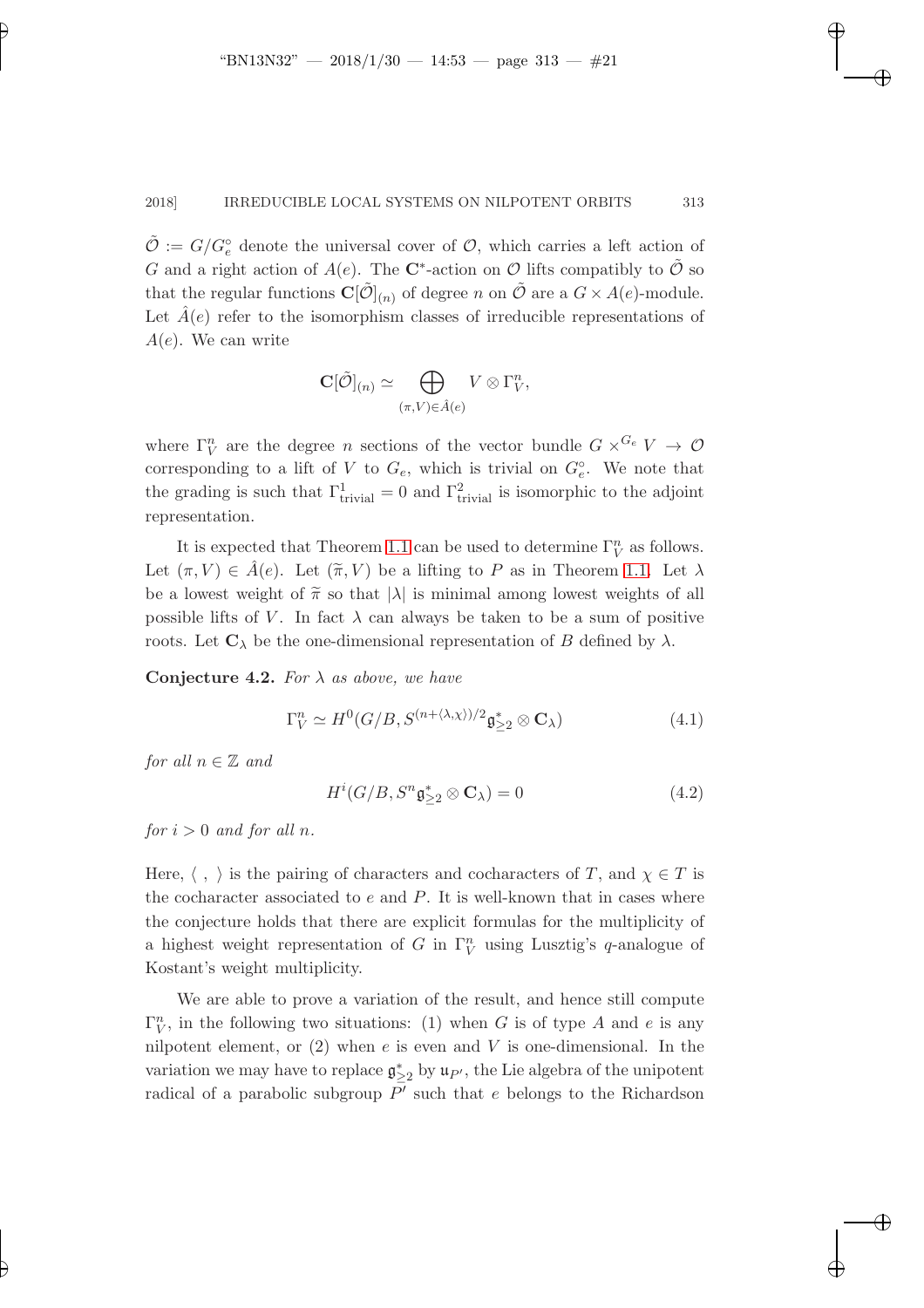orbit in  $\mathfrak{u}_{P'}$ . Moreover in case (2), we may have to replace  $\lambda$  by a weight  $\mu \in X^*(P')$  which is W-conjugate to  $\lambda$  and dominant. The proof uses cohomological statements of the kind proved in [\[13\]](#page-22-6) and [\[12](#page-22-7)]. We finish with an example that can be treated using results already in the literature.

**Example 4.3.** Let G of type  $A_5$  and e have partition  $(4, 2)$ . Consider the weight  $\lambda = \varpi_3$  in Theorem [1.1](#page-1-0) which corresponds to the non-trivial representation V of  $A(e) \simeq \mathbb{Z}/2\mathbb{Z}$ . Now  $2\varpi_3$  equals 12321 in the basis of simple roots. For  $S \subset \{1, \ldots, |\Pi|\}$ , write  $\mathfrak{u}_S$  for the Lie algebra of the unipotent radical of a parabolic subgroup containing  $B$  whose maximal roots are the  $-\alpha_i$  for  $i \in S$ . Now

$$
H^{i}(S^{n} \mathfrak{u}_{1,3,5}^{*} \otimes -2\varpi_{3}) = H^{i}(S^{n-2} \mathfrak{u}_{1,3,5}^{*} \otimes -1 -1 -1 -1 -1)
$$
  
\n
$$
= H^{i}(S^{n-3} \mathfrak{u}_{2,3,5}^{*} \otimes 0 0 -1 -1 -1)
$$
  
\n
$$
= H^{i}(S^{n-4} \mathfrak{u}_{2,3,4}^{*} \otimes 0 0 -1 0 0)
$$
  
\n
$$
= H^{i}(S^{n-5} \mathfrak{u}_{2,3,4}^{*}) = H^{i}(S^{n-5} \mathfrak{u}_{1,3,5}^{*}) \qquad (4.3)
$$

for all  $i \geq 0$  and all n, using the main theorem in [\[13\]](#page-22-6) five times (we only need this result for  $i = 0$ ). By the proof of Proposition 1.4 in [\[4](#page-21-4)] it follows that  $\Gamma_V^n = H^0(S^{(n+5)/2}(\mathfrak{u}_{1,3,5}^*) \otimes -\varpi_3).$ 

Similarly,  $H^i(S^{(n+5)/2}(\mathfrak{u}_{1,3,5}^*)\otimes -\overline{\omega}_3) = H^i(S^{(n-5)/2}(\mathfrak{u}_{1,3,5}^*)\otimes \overline{\omega}_3)$  for all  $i \geq 0$  and all n. The latter modules are known to vanish for  $i > 0$  and all n since  $\varpi_3$  is dominant. Hence in this case the conjecture itself holds.

## References

- <span id="page-21-1"></span>1. D. Barbasch and D. Vogan, Unipotent representations of complex semisimple Lie groups, Ann. Math., 121 (1985), 41-110.
- <span id="page-21-0"></span>2. R. W. Carter, Finite groups of Lie type, Wiley Classics Library, John Wiley & Sons Ltd., Chichester, 1993, Conjugacy classes and complex characters, Reprint of the 1985 original, A Wiley-Interscience Publication.
- <span id="page-21-3"></span>3. B. Fu, D. Juteau, P. Levy and E. Sommers, Generic singularities of nilpotent orbit closures, Advances in Mathematics, 305 (2017), 1-77.
- <span id="page-21-4"></span>4. W. A. Graham, Functions on the universal cover of the principal nilpotent orbit, Invent. Math., 108 (1992), No.1, 15-27.
- <span id="page-21-2"></span>5. W. H. Hesselink, Polarizations in the classical groups, Math. Z., 160 (1978), No. 3, 217-234.